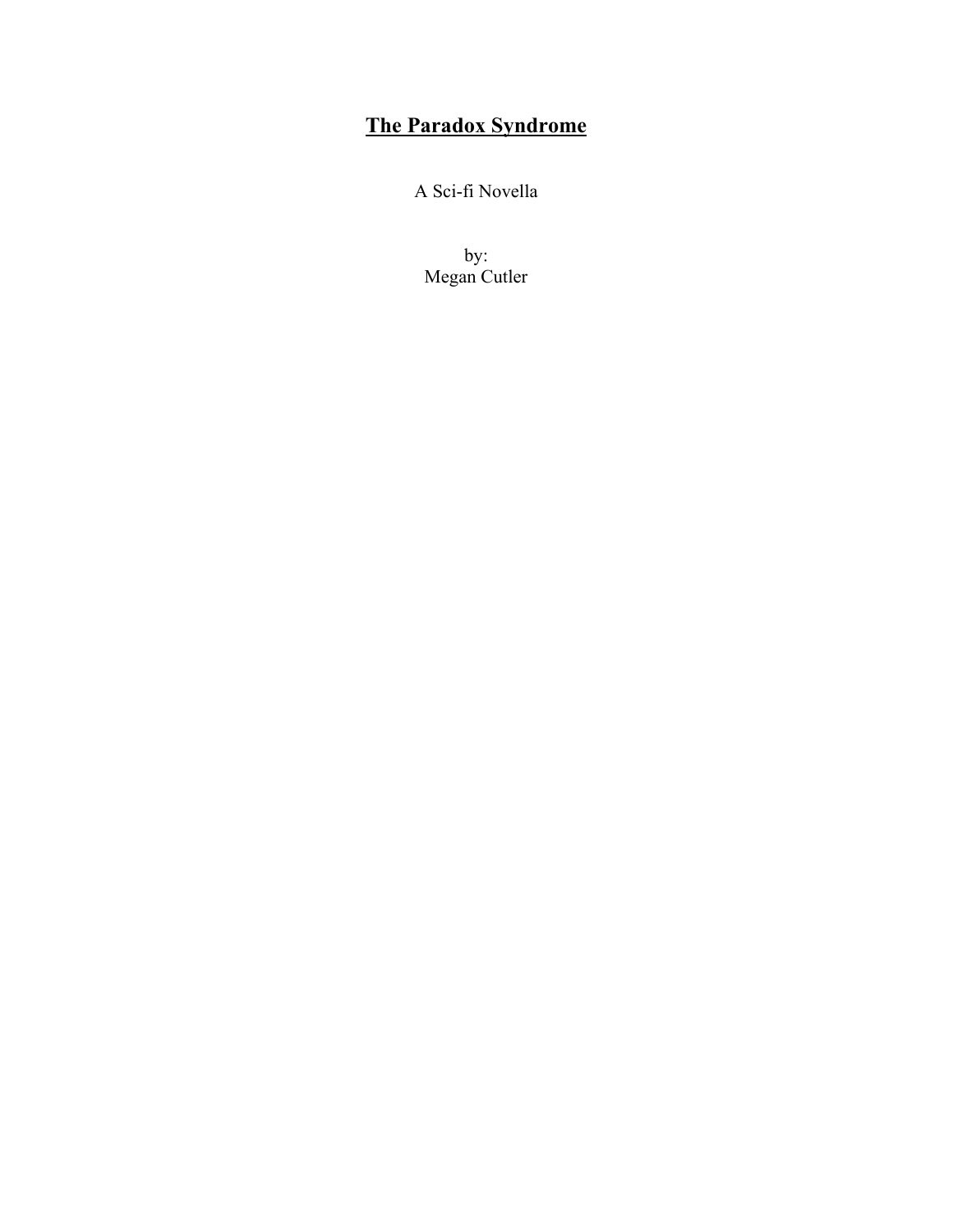This is a work of fiction. All characters and events are either a product of the author's imagination or are used fictitiously, and any resemblance to real people or events is entirely coincidental.

THE PARADOX SYNDROME Copyright © 2018 by Megan Cutler. All rights reserved.

Cover art by Beth Alvarez

This book is protected under the copyright laws of the United States of America. No part of this book may be used or reproduced in any manner without the express written permission of the author.

First Edition: March 2018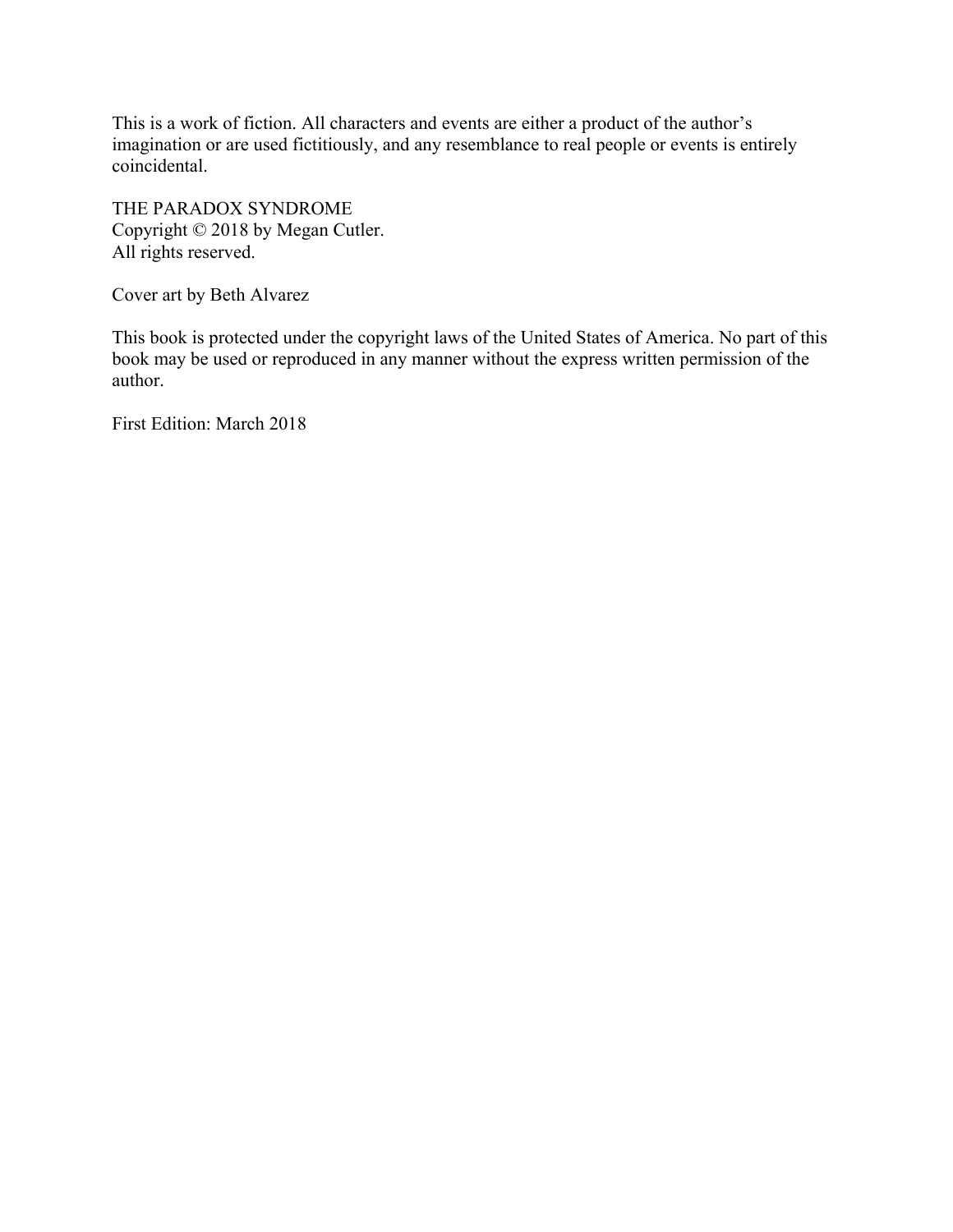"Don't lose your tokens. No one will be permitted to access the Pristine Lands without a token."

The speakers moved through rows of anxious people, displaying the small copper indicators in case anyone had forgotten what they looked like. A few desolate moans escaped the throats of those who had yet to acquire their key to safety, though the heralds paid them little mind. Sobs accompanied nervous shuffles. Dread hung over the caravan like a shroud, though everyone was used to the routine by now.

"Those without tokens are welcome to travel with us as far as the third marker. From there, you can arrange transport to a nearby town or clinic. The caravan departs promptly in two hours. You don't want to be left behind."

The heralds repeated their message from the beginning, listing all the ways to acquire a token. Most of the caravan's complement couldn't afford to purchase a journey beyond the final marker, forcing them to resort to less reliable tactics. Lottery was the easiest, but the chances were slim and, while a parent could bring one child with them, a whole family couldn't travel on a single token. Service was probably the best option, but most laborers died before they could claim their reward. At least they could will their token to a loved one.

"Iris!"

The call jolted her attention away from the window. Uninterested in tracking the proceedings, Iris turned, dragging messy auburn hair out of her face, tucking it into the collar of her shirt for lack of a hair tie. The sorrow of the lottery losers always overshadowed the joy of the winners anyway.

"What is it?" she asked, mustering only a faint smile for Athyrr as he approached. Somehow he always managed to look pristine, despite the dust and grime of the road. He was dressed like an old style dandy; all he needed was a monocle to complete the ridiculous look. His black hair was cut close to his skull, carelessly slicked back so that the stubs stood on end.

"Don't forget this." Grinning, the young lord flicked a small copper token into the air, caught it and extended his palm toward her, face up.

Iris frowned. "I thought you said I wouldn't need one."

"You won't need a token to pass the markers, but that doesn't mean you don't get one. You can use it to bring someone with you, if you like."

"Is it that simple?" Iris muttered, not expecting an answer. What a cruel twist of fate that so many of the caravan's passengers toiled day and night in hopes of gaining freedom, and someone handed her an extra helping though she hadn't lifted a finger to earn it. "Shouldn't all the extras go to the lottery?"

Athyrr shrugged. Not for the first time, it struck Iris how familiar he seemed when he tilted his head just so, as if she had spent her entire life watching him perform his sleight of hand tricks.

"You can donate it to the lottery, if you want. Or pick the person you think deserves it best. Those lotteries are hardly fair, you know."

Ignoring Athyrr's self-assured grin, Iris snatched the token from his palm and tucked it into an interior pocket of her jacket. The idea of dictating someone's fate made her stomach twist, but it was better to lift one poor soul out of darkness than helplessly watch them all suffer. It might be the only life she managed to save.

"Best get your mask on," Athyrr said. "It's about time to pack up."

Iris stole one last glance out the window before she turned and shuddered. They were lining up for the lottery.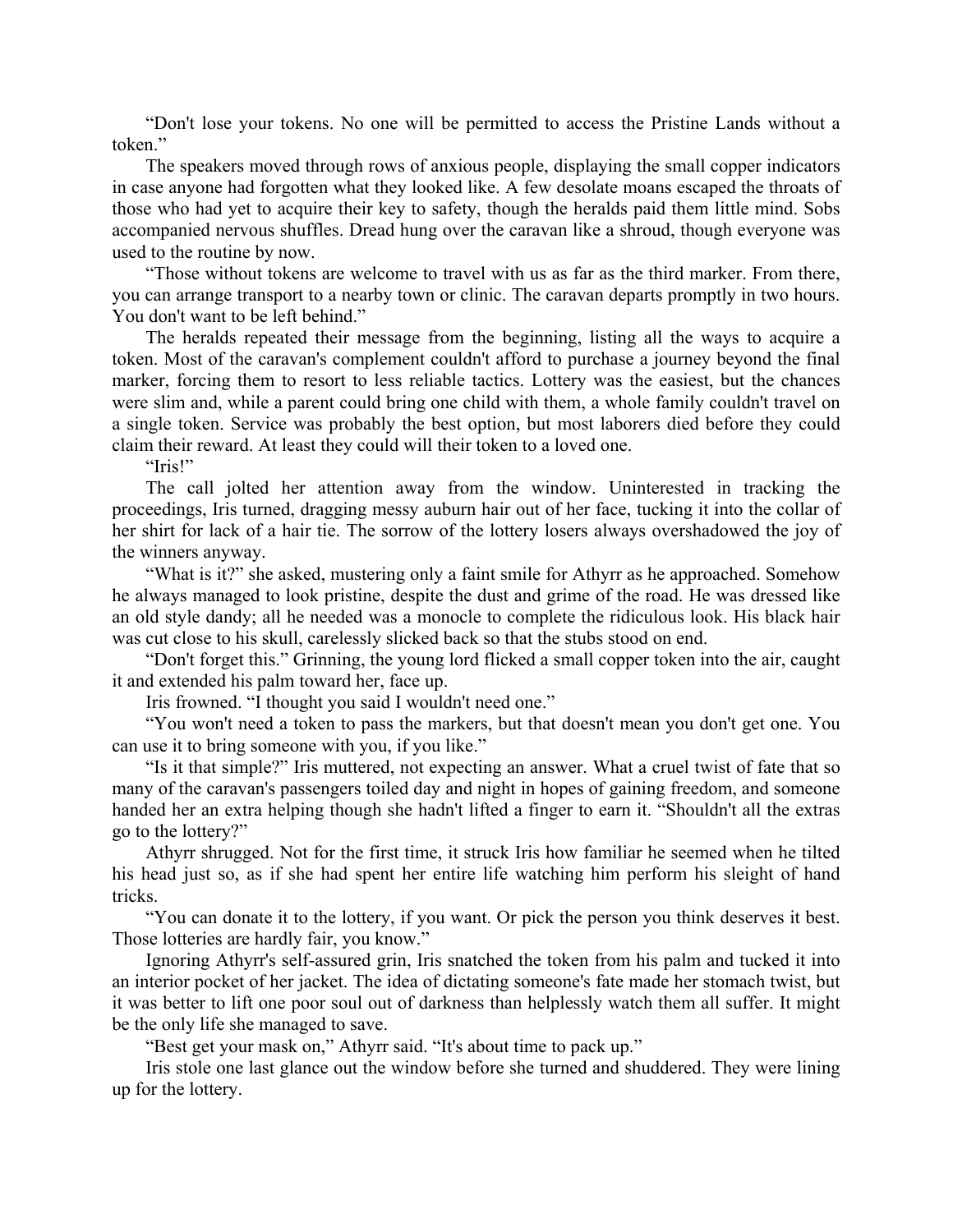Spinning on her heel, she scampered deeper into the old manor house. The dishes had already been scoured clean and returned to their places for the next group. The beds had been stripped so the linens could be washed, and a pile of bags formed at the base of the stairs.

Iris had only one small duffel. She retrieved it from the room where she slept and headed back downstairs without pausing. There wasn't much to see; while it provided comfort, the manor was hardly a luxurious sanctuary. Its walls were bare of decoration. Its furnishings were threadbare. Even the cutlery was chipped and scratched. Everything about the world it inhabited had been stripped down to bare essentials, made utilitarian out of necessity. No one stopped to admire the countryside anymore. They had no time to ogle paintings or décor. Everyone focused on a single task above all others; survival.

While other passengers passed their bags into the care of the caravan crew, Iris clutched her duffel straps tightly between both hands. Aside from a few changes of clothing and her identifications, the small zipper pouch contained all that remained of her old life, the few precious treasures she couldn't bear to lose. Pictures of her mother and brother, along with whatever bits and bobs had been in her pockets at the time. They were hardly valuable to anyone else but, without them, Iris might go mad.

She opened the bag enough to retrieve the small plastic mask given to her at the start of the journey. Trying not to flinch, she set the strap over her head and settled the thick face plate over her nose and mouth. It quickly formed a tight seal against the side of her face that Iris would spend the rest of the day trying not to disturb, no matter how badly it made her ache or itch. A few minutes later, one of the caravan crew handed her a small canister attached to a harness. She hooked the tube from her mask in place with deft fingers and settled the harness over her shoulder, along with her duffel.

She always waited as long as possible to step through the decontamination shower. She wasn't sure why they had to use it while exiting the manor, where the environment was supposed to be safely sterile, but she had long since learned not to question the safety procedures. Even with the mask, she could smell the heavy chemicals long after the spray shut off.

Athyrr waited on the other side of the short tunnel. He never strayed far from her side when they left the safety of their havens. He ushered her to the small carriage reserved for their use, ready to fight anyone who got in their way.

Iris always felt a small rush of relief when Athyrr sealed the door behind them, no matter how guilty she felt about the extra leg room. Most of the travelers crammed themselves into the backs of old trucks, enduring the day's high heat while their vehicles navigated the blighted landscape. The small chamber she shared with Athyrr cycled cool air and muffled the sounds of both vehicles and crowds. It was almost like traveling by train, if a tad bumpier.

Within minutes, machines buzzed to life, engines turned over and the various vehicles that made up the caravan lurched into motion. If they were lucky, they would reach their next stop before sunset. Four months she had been on this journey. One more week of endless travel and they would reach the lab, where Iris could hopefully put this whole experience behind her.

Leaning her head against the padded chair back, Iris stared out the window and watched the barren, cracked landscape slip by, hoping she would fall asleep, knowing she would not.

\* \* \*

As soon as Iris pulled her clunky sample case free of the station, she had an extra set of hands to help her. As she struggled to lift the kit over the first obstacle, it jerked free from her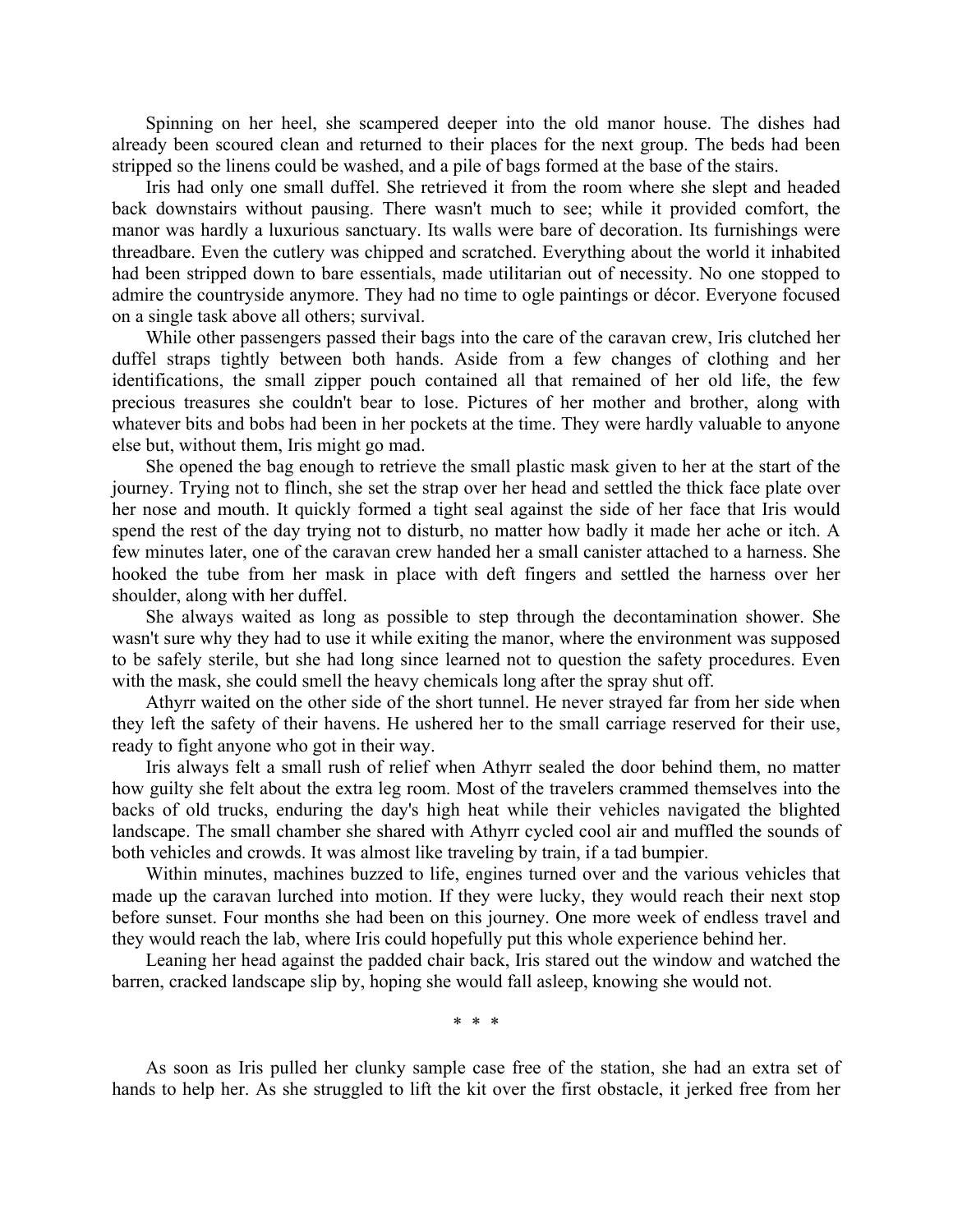grip. Under most circumstances, she would have been annoyed, but Jurremy had helped with enough of these excursions, she trusted he knew how to handle the delicate equipment.

"Just you let me take care of this, Lady Iris," he insisted as he eased the case over the remains of a crumbled wall.

"Miss Iris will do just fine, thank you," she replied, knowing he would hear despite the muffling effect of her mask. "I'm not a lady after the fashion of your people."

"But you're Lord Athyrr's guest and that makes you close enough as far as us common folk are concerned."

"I'm not sure *guest* is the word I would use." But she offered no further explanation, pausing instead to catch her breath. She was unused to the harsh heat, and several weeks of travel hadn't helped her adjust. Then again, she was also unaccustomed to hiking and dragging bulky equipment up and down hills.

Jurremy waited at the top of the incline, looking fresh and ready to run a marathon. Iris tried not to be jealous as she wiped the sweat from her brow. Her companion was both taller and stockier than her. With his thick, blocky jaw line and short crop of ruddy brown hair, he looked more like a farm hand than anything else. But his earthen eyes radiated kindness, and that was more than she could say for most of the occupants of this godforsaken land.

"You seem to know this place fairly well, my friend, have you been here before?"

"It's my third circuit with the caravan," Jurremy beamed. "If you look there, you'll see the third marker." He held one arm aloft, pointing to a tiny blinking pin-prick on the outskirts of the broken city.

Iris squinted, hoping she could determine the light's pattern if she watched long enough. It wasn't Morse code. Could it be a visual form of tap code? Who was it meant to signal anyway?

"How far are the last two markers?" she asked, abandoning that particular curiosity. Bending, she unhooked the clip holding her sample case closed and slid it open. Several rows of empty test tubes waited inside.

"I don't rightly know, Miss Iris," Jurremy admitted, clearly somewhat embarrassed. "I've never been beyond the third. Haven't earned my token yet."

Iris paused with her hand poised over a pile of loose soil, ready to scoop it into one of the test tubes.

"Just two more circuits," Jurremy went on without waiting for a response. "Then they have to give me one."

Iris winced. A full caravan trek lasted six months in either direction. That meant her dutiful friend had to risk two more years traveling highly contaminated landscape before he would earn his chance to be inoculated.

"Aren't you worried you'll get sick?" She tried to sound casual as she went back to taking samples, but the possibility troubled her. It was hard enough to watch desperate mothers struggle to maintain face for their children or broken men accept the inevitability of their fate. Jurremy was such a bright soul, the only one she had really enjoyed talking to on the journey. She couldn't stand the thought of him wasting away.

"Nah," he replied with a flick of his wrist. "I'm young and strong. Besides, I was born in these lands." He thumped one fist against his chest. "It can't reject us all."

*If only it worked that way.* But according to Athyrr, it hadn't; the so-called noble families were immune to the disease. Because they predated it. But if no one else survived the creeping contamination, humanity's viable pool of DNA would soon be too small to ensure the continuation of the species. Which was why Athyrr risked waking her; they had to find a cure, or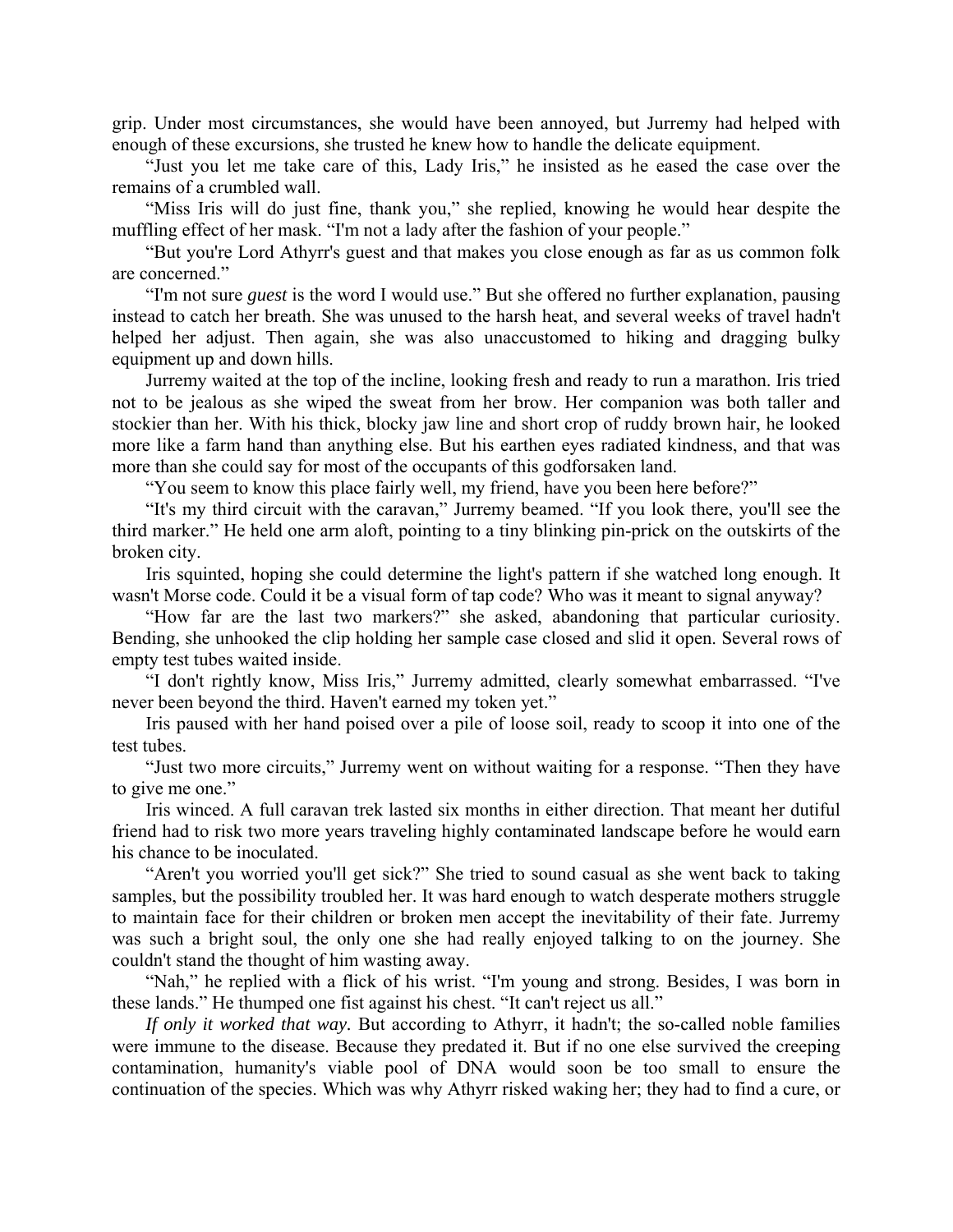at least a way to prevent the spread.

In the absence of an answer, Jurremy kept talking. "Besides, it gives me a better chance than working in one of those clinics." He shuddered. "No matter how many precautions they take fancy vacuum sealed suits, full head masks, triple gloves and endless decon showers — every caretaker gets it. Sooner or later, it seeps into their skin and they become one of the patients. All except the nobles."

Iris wondered which would be worse; watching the world succumb to a slow and inevitable doom or dying before she had a chance to live. She hoped she would never have to answer that question.

"What about you?" Jurremy's voice startled her back to the moment. He had taken a seat on a nearby section of wall that remained intact. His hands rested on the rough rock beside him, bracing his weight as he leaned forward to watch her work. "You ever been here before, Miss Iris?"

She sealed her latest sample and hesitated. Her eyes drifted back to the blinking light in the distance before they swept the horizon. "Once," she murmured, her voice barely more than a whisper. But time had not been kind to this place. It bore no more than a passing resemblance to the pristine spires of steel and glass she remembered.

The city's modern sectors fared best; some of those hulking buildings still stood in a cluster near what had once been the financial district. The windows were broken, the glass long since crushed to fine powder, but a few of the lower floors were still livable. People carved a meager existence out of the shops located there. They still had goods to trade even if luxuries were few and meals were simple.

But she remembered this place as it had been, each image as keen as though it had been captured by an expensive digital camera. She remembered the smoothly paved streets, the bricked sidewalks and the trees which lined the walkways. She remembered gardens spanning entire blocks, with bright blossoms growing in intricate patterns. The hedges had been emerald green, trimmed and shaped, rather than overgrown snarls of brown thorns ready to snap at the slightest disturbance. There had been stone and marble buildings decorated with fine statues instead of piles of rubble lining the streets.

That city had been alive, filled with joyful people and playing children. The markets had been brimming with fresh produce and the sky had been the bluest Iris had ever seen. Her family had spent an entire summer in that city before her father died and her mother decided she could no longer bear to occupy the sunny vacation house. She sold the villa and bought a cottage along the coast instead, but Iris had always wanted to come back here.

"What was that?" Jurremy's voice once again startled her from her reverie. "I'm sorry. I didn't hear."

Iris shook her head. This wasn't the same city, couldn't be. Even if she recognized the faded remains of the sign marking her favorite bakery and the familiar shape of the hills where the villas once stood, it had to be a dream, a nightmare or some cruel joke contrived by the universe.

She shook her head harder and focused on her samples. Each carefully sealed tube had to be run through a portable sterilization machine so they could be safely handled in the lab. Considering what she had seen, Iris couldn't blame anyone for taking extra precautions, though it made the process painstakingly slow. But comparing the air and soil samples she collected here, close to the edge of the danger zone, with those she had gathered from her origin point would be a critical part of solving this mystery. Especially if proximity to some environmental element allowed the Pristine Lands to remain clean.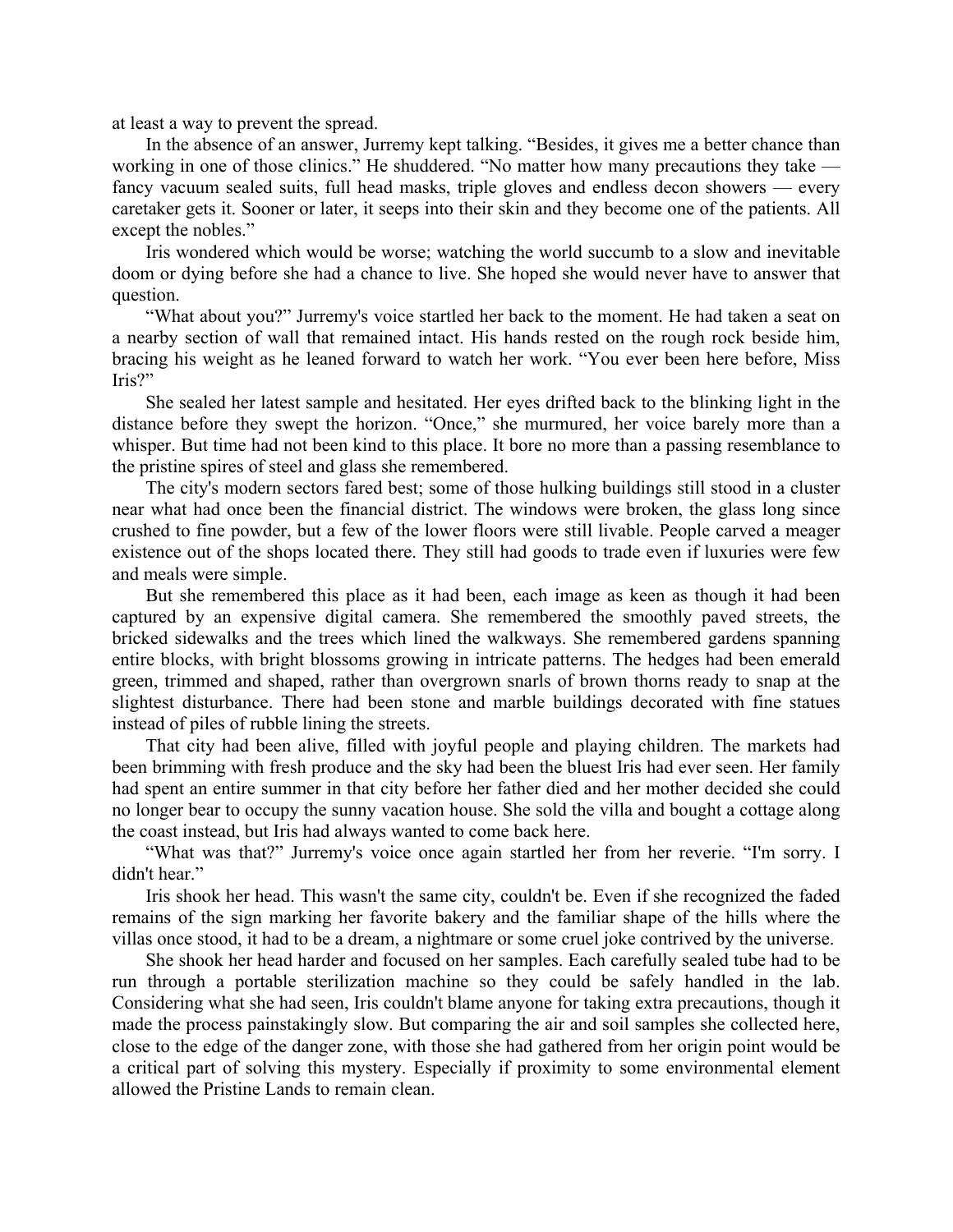Jurremy filled the time she spent working with friendly chatter. The topics were frivolous and Iris only half paid attention, but she appreciated his efforts. She appreciated anything that took her mind off the last four months. Anything to distract her from the chaotic disaster her life had become. Anything to keep her from longing for a home to which she could never return.

"And they say the land beyond the final marker is still green," Jurremy remarked as Iris set the last sample back into its velvet-padded slot. When she glanced at him, his eyes were shining. "If the stories are true, rain still falls there and everything!"

As soon as Iris finished latching her case, Jurremy swooped forward to lift it. "Will you be taking any other samples today, Miss Iris? Or should I take this back to the station?"

Iris scanned the city one last time. They were close enough to the city's center she didn't think moving would uncover anything new. "If you could get us a ride to the edge of the city, it might be worth the effort. Otherwise, let's turn in."

As she brushed the dirt from her jeans and jacket, her hands encountered an unfamiliar lump in her pocket. As soon as she pressed it flat against her chest, she remembered the gleaming copper disc flipping through the air just before Athyrr's hand engulfed it. How could she have forgotten?

"I can get you a ride to the edge of the city," Jurremy promised, a wide grin splitting his lips. "Lord Athyrr said to take care of whatever you need, and his name holds a lot of weight around here. He's the only noble that ever helps us common folk anymore, you know? Comes over the barrier from time to time, ships fresh food, and makes sure we get as fair a chance as possible at survival. I'd do anything for him, though I'd help you anyway, Miss Iris. You're twice as kind as he is."

It was hard for Iris to imagine Athyrr as kind. He struck her as savagely smug and only marginally aware of the commoners' plight. She thought his desire to save them had more to do with saving his own kind, but if no one else bothered to pay attention, she could see where Jurremy's good opinion originated.

"You mentioned rain in the Pristine Lands," she said as she followed Jurremy back down the hill. "Doesn't it ever rain out here? Where would you get water otherwise?"

Jurremy chuckled. "Most of our water comes from deep in the ground. The doctors say it's safest to drink. The ground is supposed to filter it, you see? But it does still rain out here, from time to time. Bad rain, though. Eats at stone and metal too. According to the stories, you can drink the rain in the Pristine Lands right out of the sky."

Iris answered his grin with one of her own. "How would you like to see it for yourself?"

"That's the dream," Jurremy replied, undaunted. "Two more years and-"

"How would you like to see it now?" Reaching into her pocket, she produced the token, holding it between her thumb and forefinger so that he could read its markings.

Though Jurremy's jaw dropped, he had enough presence of mind to keep a firm hold of her case. "Where'd you get that, Miss Iris?" he gasped as she pressed it into his hand. He held it like a sacred object, cradled in the center of his palm. Then, with growing horror he closed his hand around the token and shoved his fist in her direction, clearly trying to give it back. "It's yours, isn't it? You can't give me your token, Miss Iris, you're so much more important than a scamp like me!"

Iris held up both hands, palms outward, refusing to take the token back. "It isn't mine, Jurremy. It's yours now."

Her words did seem to placate him. At least he stopped trying to return the coin, though distress remained etched into his features.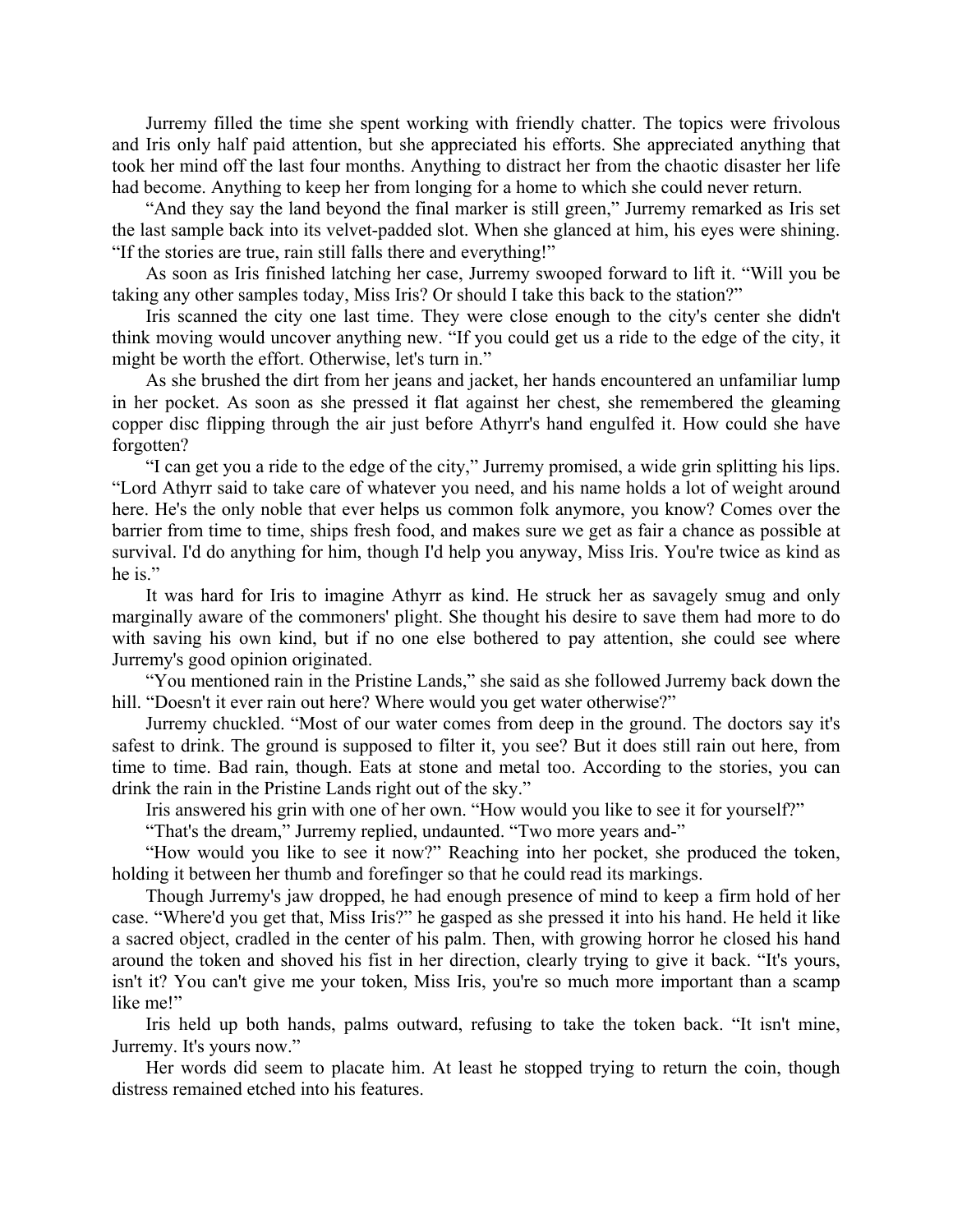"Athyrr gave it to me," she explained, her tone soothing. "He said I could pick one person to bring with me. I choose you. I'm going to need a lab assistant and you've been helping me with my equipment from the start."

Tears glistened near the edges of Jurremy's eyes as he clutched the token to his chest, his hand resting just over his heart. "Oh Miss Iris, how can I ever repay you for such kindness? I'll earn this token proper, I swear it to you."

Iris chuckled to show she wasn't the least bit concerned. "I'm sure you will." She was equally certain he already had.

\* \* \*

"Be careful with those!" Iris cried, turning sideways to navigate the crowded tunnel. The careless tech carrying her cages bumped against yet another cart, causing the animals inside to skitter and shiver with fear. The man didn't even bother to glance back at her and she was about to unleash another outburst when a hand caught her shoulder.

"Don't worry. Everything will get to the proper place."

Iris spun on Athyrr, ready to unleash her tirade anyway, but the anger died on her lips when she saw the cool patience on his face. How he dealt with the cramped quarters and stale air without care, she couldn't guess. But she supposed he was used to this sort of thing; he made the journey often enough that everyone living beside the last three markers knew his name and face.

Iris drew a deep breath, ignored the stench of stale sweat and tried to appreciate the fact that she no longer needed to wear a bulky mask. But it was hard to say if the tunnels extending between the final marker and the lab were any better than the arid caravan track. At least out there, air circulated freely.

"It won't exactly be easy to replace those critters if they're inadvertently bludgeoned to death. In four months we only found the three. If we're going to develop a cure, we need some way to test the potentials and I'd rather not test treatments on humans." She gave him a significant look.

Athyrr didn't even flinch. "We've already passed word back along the caravan lines. Every group will keep an eye out for-"

"I don't want to have to wait six months between tests-"

Athyrr squeezed her shoulder to silence her. "You won't have to wait a full caravan run. The next group will be here in six weeks, and they're sure to have something. Besides, not every group is in as much of a rush as we were. We needed to get you here so your work could begin."

Iris drew a second deep breath and willed the tension to ease from her shoulders. "I'm sorry. There's a lot to consider and I'm having trouble keeping it all straight." She shook her head.

Sliding his hand to the small of her back, Athyrr guided her through the flow of traffic. A path seemed to open for him, because of his height, perhaps, or because of his familiarity. At the moment, Iris didn't care.

"I already told you, everything you need will be provided for you. The lab has been ready for some time, we just needed someone to run it."

"When did you lose your last real biologist?" Iris asked. It was a strange, haunting question, but it kept her mind off other worries.

"Almost five years ago now, and he wasn't particularly well-trained. Even those with immunity aren't exempt from the dangers of the blighted cities, and the panic grows a little stronger each year."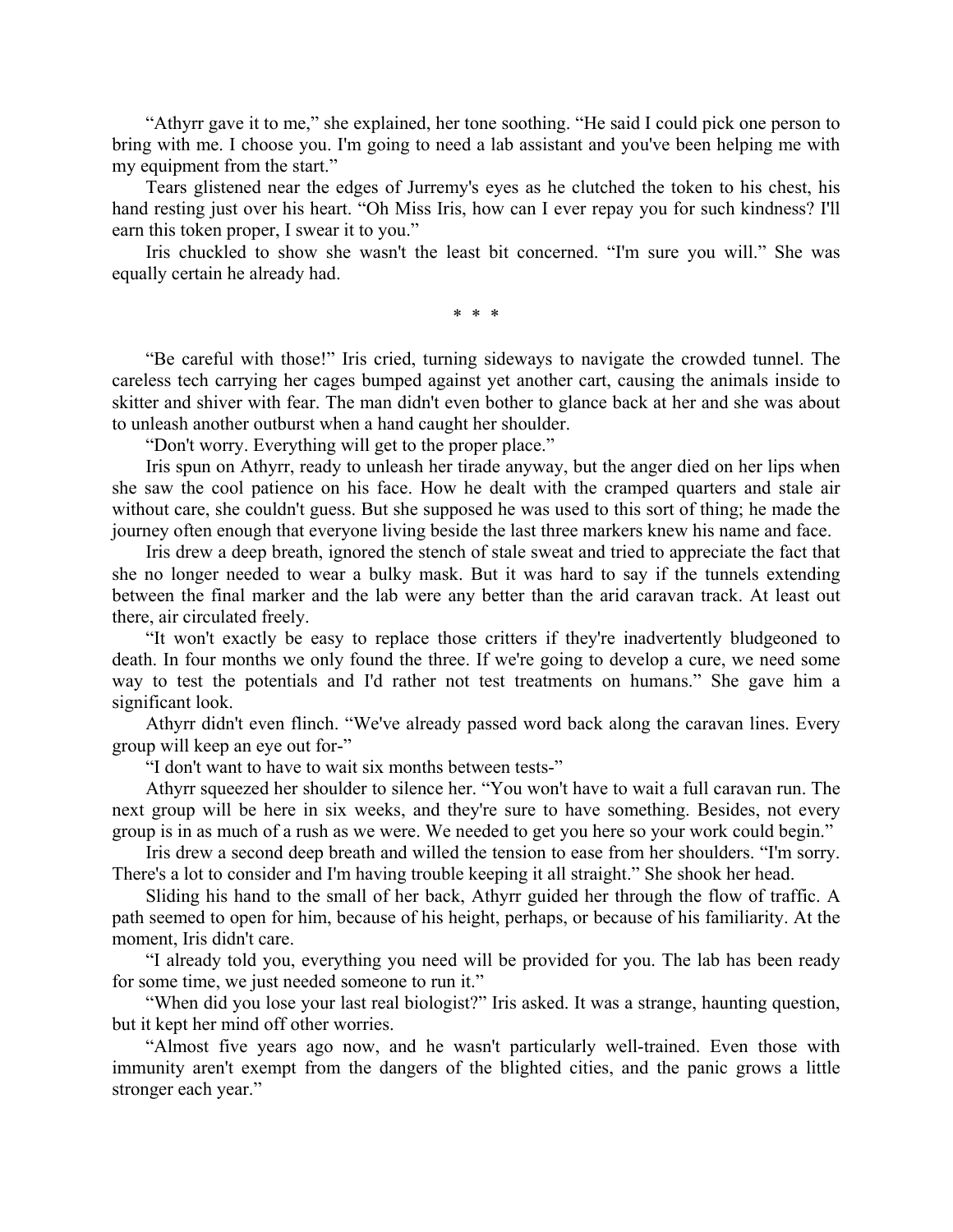"It's a wonder you've managed so long."

"People do what they have to in order to survive. That's the story of human history. People don't wake up one day and decide to do something great, they just don't have a choice."

Iris wondered if that was supposed to make her feel better. She was far from great. She wasn't even sure she was good. She had only been three months past graduation and barely into her first project when her memories grew fuzzy. Had she really agreed to enter cryogenic sleep in such a rush she hadn't even packed a proper box to be stored along with her? Shouldn't there have been some kind of preparation process? Papers to be signed? Goodbyes to be said? And why had she been chosen in the first place? Anyone would have been better suited to managing this crisis than her. Certainly someone with at least one success tied to their name.

They passed through a small door into an empty room. The walls were white-washed and the floor was made of white and black tile. It had a cold, sterile feel to it, but at least it was familiar.

"There's something you're not telling me," Iris said as soon as Athyrr closed the door behind them. "Something still doesn't add up. If I really have been in some kind of frozen sleep for the last hundred years, it should have taken me a lot longer than a couple of hours to recover." The nasty headache and fuzzy coordination all seemed logical at the time, but she kept coming back to it, unable to deny how wrong it all seemed. "I'm a biologist. I know how the body works. If my body was inactive for that amount of time-"

Athyrr interrupted her with a sigh. It was the first time he had expressed anything aside from serenity or happiness. He was so unflappable, Iris felt downright paranoid by comparison.

"You're right, Iris, I haven't told you the whole truth. I hope you'll forgive me, but I thought you needed to see the world for yourself before you'd believe me."

She waited for him to elaborate, arms crossed in front of her chest, foot tapping an impatient rhythm against the hard floor.

"I didn't wake you from cryogenic sleep. It's an unreliable technology at best, and it was still highly experimental during your time. The truth is, I opened a portal through time and pulled you through. It's a disorienting experience but, thankfully, the side effects pass quickly."

"Time travel?" He was right; four months ago she would have rejected it as hogwash. But now that she had seen the blighted lands, the crumbling cities and the desperate population? It at least filled the holes in her logic. "But why me?" she demanded, abandoning her stance to pace.

"We didn't have a lot of information to go on. We knew the location of a laboratory where the scientists were likely to be able to help us. Actually, we had several potential locations, but I favored that one. It was familiar to me. I remembered it for some reason, and I thought I should follow my instincts."

"You picked me on a *whim*?" Her voice squeaked slightly. "You opened a portal through time to acquire a biologist and you accepted me because I was closest to hand?" All her wellformed opinions of Athyrr as logical and reasonable began to crumble.

"I wouldn't go that far," Athyrr insisted planting one hand on his hip. "When you live as long as I have, you learn to trust certain instincts. Given a number of equally logical choices, how do you narrow them down? You can choose at random. Or you can do as I did, and go with your gut. I simply trusted that a qualified individual would be close to the portal when it opened."

"That's an awful lot of trust to put in a total stranger."

Athyrr smiled and, suddenly, Iris realized why he looked so familiar. He had the same sly crook to his mouth that always made her younger brother look like a scamp. And the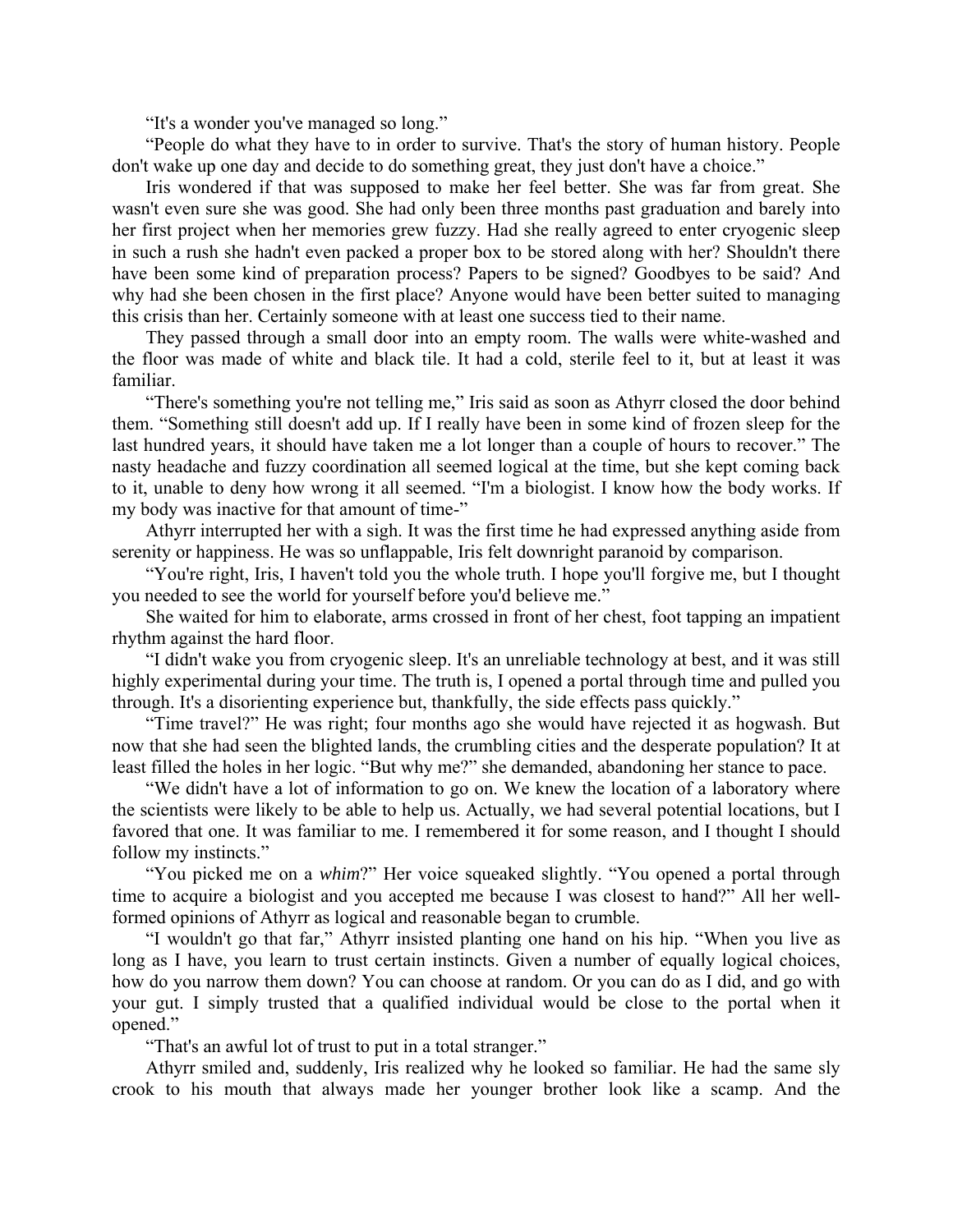resemblance didn't end there; he had the same shine in his deep-set eyes and the same slightly hooked point to his chin. Could Athyrr be some distant relative even if her family name hadn't survived?

"Consider that I put my trust in the universe, if it makes you feel better," he said with a dismissive flick of the wrist. "The point is, I found a biologist. If you can teach us a fraction of what you know, it will have been a worthwhile endeavor. We lost so much in the early days."

Iris glanced around for a chair and found a stool next to a large window on the far side of the room. It overlooked a large lab that, from the looks of it, hadn't been used in some time. She ignored the screeching of the stool's feet as they scraped the floor and sat down.

 "How did all this start? How accurate is the information you've given me?" The haze surrounding her mind when she woke in the bunker lasted several days before it loosed its grip, and only now did she understand the full implications of her position.

The hand on Athyrr's hip looped gracefully toward his head, the fingers sliding through his hair as he gathered his thoughts. "I certainly fudged the timeline a bit. It has been at least five centuries since you disappeared from the lab, which means that the illness has not escalated quite as quickly as you assume. It all started with an enhanced genetics program. The idea was to cure genetic defects. That's where all the good science starts, isn't it?"

"But it moved beyond cures?" Iris prompted, not in the mood for Athyrr's tendency to ramble.

"Quickly. As soon as the wealthy elite got wind of the first successful treatments, they started asking how gene therapy could be used to benefit themselves. And as we all know, the thing every aging person fears most is death."

"They went straight from curing genetic diseases to a fountain of youth?" Iris arched an eyebrow, wishing her disbelief ran deeper.

"It took a few decades, but when your years number five hundred or more, that seems like the blink of an eye."

*Five hundred?* Could Athyrr really be that old? Iris scanned his face again, but he didn't look a day over thirty. He had yet to lose his youthful vitality either, though perhaps it was because he did less backbreaking labor than the rest of the caravan workers.

"So the noble families who survived this blight are the same ones who commissioned the original gene therapy?"

"Some of them," Athyrr agreed. "Though most won't cross the barrier anymore. They don't like to see what their selfish desires did to the rest of the world. They got their wish. We found a way to eliminate human aging. Our cells regenerate without that pesky little defect that eventually causes our vital organs to fail. In about eighty-five percent of those treated, that was the result."

"And the other fifteen percent?"

Athyrr shrugged. "Failure to halt the aging process, or so it seemed. No one knows how the mutation occurred. What we do know is that it spread rapidly. By the time we identified it, it had already begun to infect people who hadn't received the original treatment."

"Then how do you know the two are related?" Iris demanded, holding up a hand to halt the explanation. "They could be two wildly different things. I mean, people used to think that ice cream caused polio because they discovered more cases in the summer, but that was just foolishness."

"A couple of reasons. First, because immunity is linked to the original treatment. Those whose treatments are successful never catch the disease. And I've walked among the infected for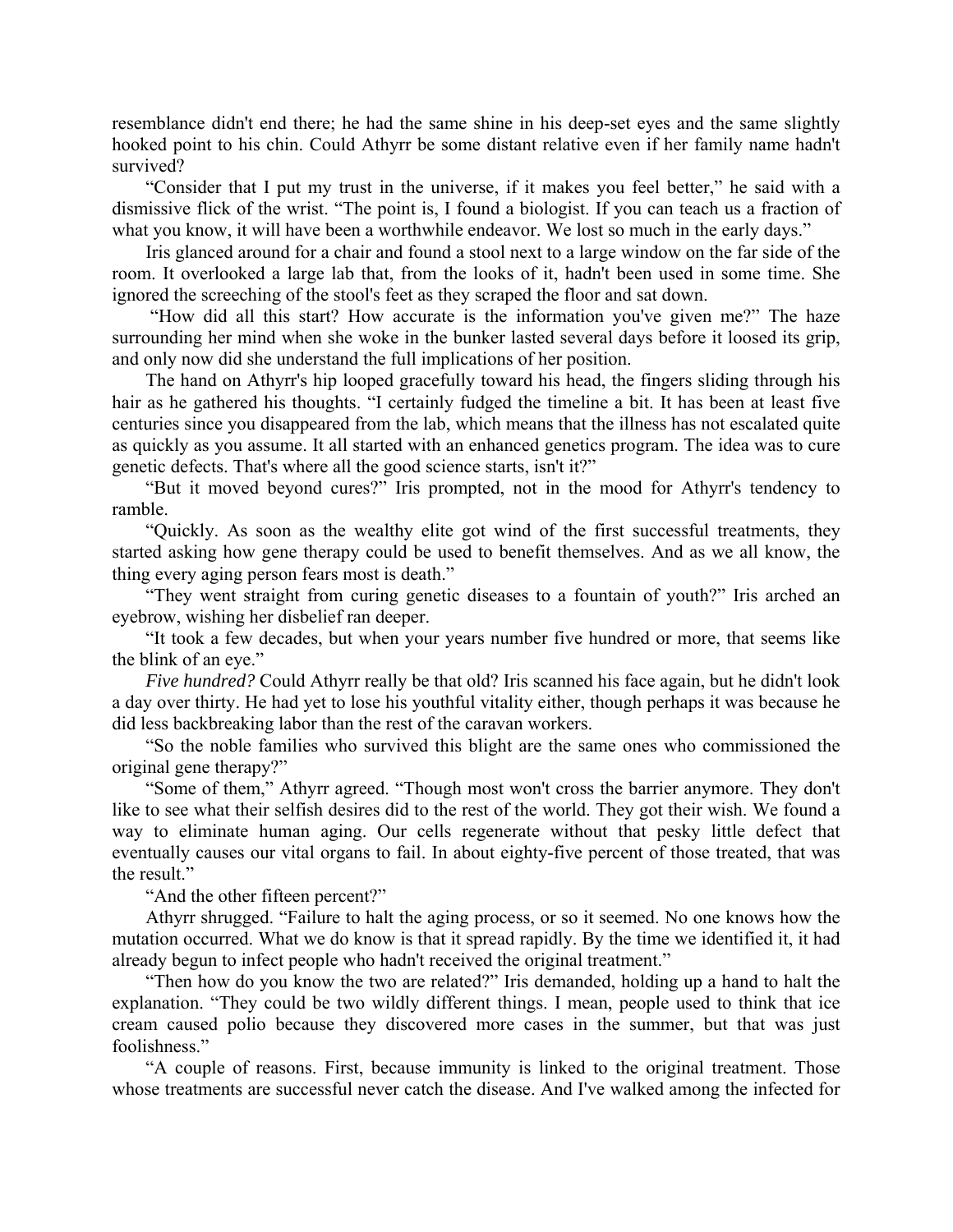three centuries now, though many are too afraid. Second, because those rare individuals who survive the disease have acquired the original anti-aging effect. The anti-aging effect seems to act as an antibody or inoculation for the disease. But it doesn't pass through reproduction and we can't isolate what causes the treatment to fail."

"Probably a quirk of the immune system," Iris mused. "But I'm going to need to test a few of those individuals. They could be the key."

"I thought you'd say that, and they're already on their way. There are more detailed records in the lab computer, and I'm certain you'll want to spend the next few days reading over them. Suffice to say, there's ample evidence we caused our own demise. In the early days, we tried to isolate it. We quarantined whole cities, managed to keep pockets of the world uninfected. But as soon as it started infecting other animals, we lost control."

"It must have mutated drastically if it was able to infect the land."

"That may have had something to do with our attempts to eradicate it. But in any case, here we are. We need a biologist capable of running the lab. We have enough eager young apprentices to serve, but we need someone who understands both the data and the methods."

"Speaking of eager young assistants, mind if I recruit one more?"

Athyrr arched an eyebrow. "You've already found someone you want to work with?"

"Not necessarily work with, but Jurremy will make a good runner."

"Jurremy? Did he win one of the lotteries?"

"No, I gave him my token. The one you gave me, remember?"

"You gave your token to Jurremy?"

Athyrr's incredulous tone made the short hairs on the back of Iris's neck stand on end. A prickle of annoyance ran down her back and she lifted her chin in defiance.

"You said I could give it to anyone I wanted. Why not Jurremy? He's been more helpful than anyone, aside from you."

"Weak blood," Athyrr muttered. "He's probably already infected."

Iris clenched her fists at her sides and tried to resist the urge to gnash her teeth. "So are half the people who won those tokens. Unless you're telling me the lotteries are rigged?"

Athyrr frowned and Iris shivered. *Don't think about it. You don't need that right now.*

"Besides, he spoke highly of you," she said, crossing her arms in front of her chest. "Though I imagine that would change if he heard about this conversation. I'm rather fond of him, personally. It will be nice to have someone around that I enjoy talking to."

"You aren't here to play house," Athyrr growled. "You're here-"

"To fix your mess," Iris hissed. "I'm well aware. But that doesn't mean you get to dictate how I do it. The tattered remains of my life are still mine to govern, and I'll thank you to keep that in mind."

Her tone was so biting, Athyrr raised both hands, palms outward, as if to ward her off. "Peace!" he insisted. "You're right, Iris, the decision was yours to make and I shouldn't have criticized it. Please, I know how difficult this must be for you. I, too, lost my family to this disaster."

Difficult seemed a gross understatement. Iris straightened her shirt and squared her shoulders. "They didn't receive the gene therapy?"

Athyrr shook his head. "My mother refused. She was a fearless old woman who insisted on meeting her natural end." A small smile lit his face momentarily. "My sister…" All sign of Athyrr's good humor faded. "My sister was killed in one of the most heinous acts of terrorism ever committed; an attack against the facility working to find the cure. It was in the early days,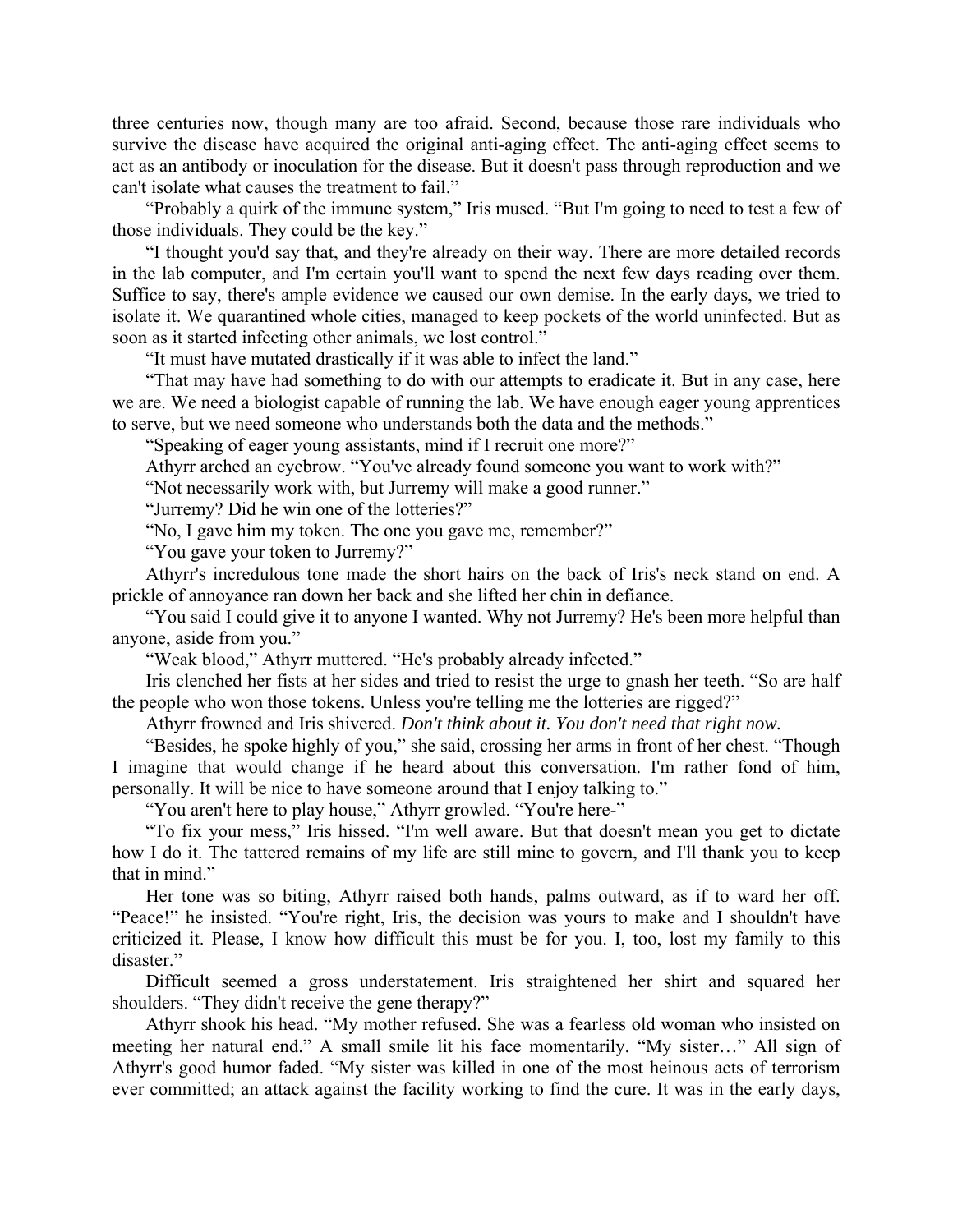before we outlawed the carrying of weapons outside the armed forces." His face took on a pained expression. "She was a prodigy. If anyone could have cured this pandemic, it would have been her."

Iris pursed her lips, wondering how skilled the man's sister had actually been. Any sibling was bound to think the other was fantastic. She would have heaped the same praise on her brother, had medicine been his field. Instead of probing, she changed the subject. "Tell me, Lord Athyrr, if you possess the means to time travel, why didn't you just send someone back in time to prevent the creation of this gene therapy in the first place?"

"It never worked in the movies." When Iris didn't react to his dry humor, he shrugged. "Would you believe someone who tried to tell you your work would destroy the world? Every generation has its disasterists, its grand proclamations that the end is nigh. Who would ever take our representative seriously?

"But it was our plan until we stopped to think about it. It will take years to regenerate enough power crystals to try again. We couldn't risk failure. We maintain control of the situation by bringing someone here."

Iris pursed her lips, recalling those first few hours after her passage through the portal. One minute she had been on her way into the lab and the next she had been laying flat on her back, staring into Athyrr's blurry face, wondering how a truck hit her. Between the throbbing of her head and her dark-rimmed vision, she had convinced herself she was delirious. Athyrr's rambling about cryogenic sleep almost seemed like a fever dream now.

Swallowing hard, Iris nodded. "Right. Well, I'd better get started then."

Athyrr shook his head. "Not until you've had a proper rest. Besides, you'll need time to familiarize yourself with the data. I can't make heads or tails of it, so I won't be much help, but hopefully there'll be something useful in the logs."

*One step at a time.* She motioned for Athyrr to lead the way, hoping the housing section of the lab would at least provide a breath of fresh air.

\* \* \*

*Jurremy's face filled her thoughts. Though his blocky jaw line once looked clunky, it now seemed delicate, as if it had been sculpted by a fine artist's hand. His eyes were exactly the color of damp earth after rain. And the way the sun glinted off his short crop of ruddy brown hair made it look soft as silk.* 

 *His warm smile brightened her drab room when she woke, slowly blinking sleep from her eyes. His calloused fingers brushed hair from her face, tucking it gently behind her ear. His laughter became a sweet, lilting tune that inevitably drew a smile to her lips.* 

*They strode together beneath tall, green trees, listening to an endless chorus of birdsong before they settled in the springy grass to watch lazy clouds drift by. Jurremy liked to announce what the fluffy formations looked like to him. Tools, mostly. Here he saw a wrench. There a hammer. Now the underside of a caravan truck or a smattering of suitcases.* 

*Laughing, Iris pointed to similar formations and pronounced them creatures from her youth. "A rabbit," she said the first time.* 

*"Rabbit?" Jurremy's brow furrowed with confusion. "What's that?"* 

*"A cute little furry creature with big, floppy ears." She held her fingers up to illustrate.* 

*"Rabbit," Jermey repeated the unfamiliar word. "You ever seen one?"* 

*"Tons," Iris replied, her tone wistful. "Though not since Athyrr pulled me through the*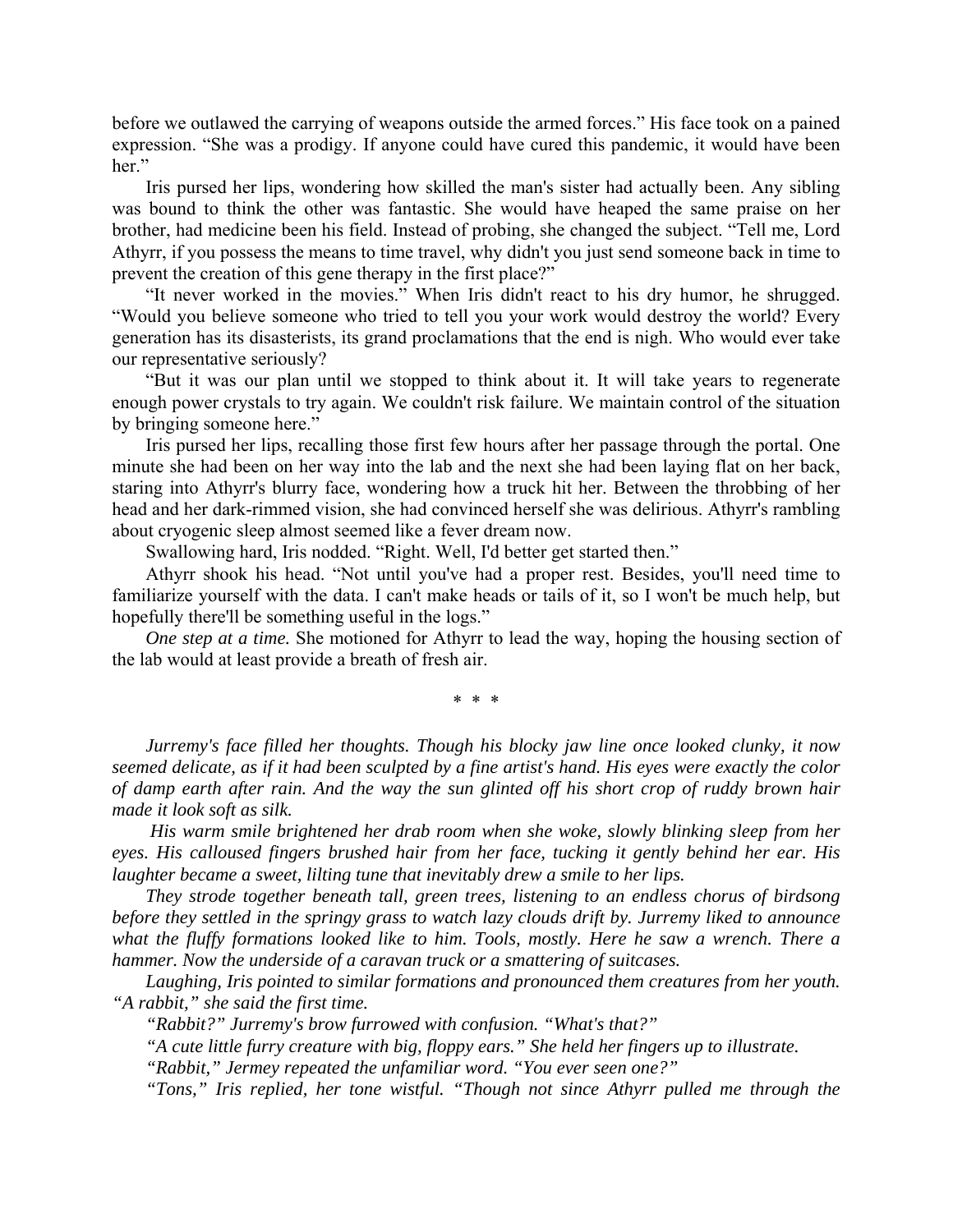*gateway."* 

*She rolled away to hide her frown, but not before Jurremy caught a glimpse of it. Instantly his hand grasped her shoulder and his nose pressed against the back of her head. "You must have seen a lot of critters back then, when they were still plentiful."* 

*"Yeah," Iris murmured. "These pockets of green are nice, but they're nothing like the world I grew up in."* 

*"You aren't the only one who misses it." Jurremy's tone was as soothing as the touch that trailed down her arm. "There are still some nobles left from back then. Athyrr's one of the oldest."* 

*Iris closed her eyes and relaxed into her companion's warmth, allowing it to surround and sooth her. "I suppose it makes sense he'd work so hard to save the world if he remembers how it used to be."* 

*Jurremy pressed a light kiss to the side of her neck and it sent a thrill down her spine. "Tell me what else you see in the sky," he pleaded, his voice barely more than a whisper next to her ear.* 

*Iris turned and he rolled with her, until they lay side by side on their backs, hands clasped beside them.* "That one looks like a bear," she said, pointing to a fluffy mass. As the weeks went *on she spotted deer and otters, raccoons, squirrels and a dozen other woodland creatures. She paused to describe each one and where they lived. It was almost a game.* 

*Until one day Jurremy lifted his fingers to announce, "That one! Yes, I see it now! A rabbit. Just like you said." And suddenly, Iris realized she had fallen in love.* 

The image of the fine spring day flickered and faded, replaced by the smooth darkness of her ceiling. The room had barely grown familiar and Iris still wondered where she was every time she woke in the middle of the night.

The whole experience came rushing back to her in those few moments. Athyrr's calm face as he explained that she was safe and asked her not to freak out when he told her the truth. The first horrifying sight of the blighted landscape; the earth parched and cracked, the only life brittle and brown. The months of travel. The stark sterility of the lab facility. The overwhelming amount of information and organization required to start her work.

Then the panic passed, her heart rate returned to normal, and Iris drew a deep breath before she rolled over — secure in the knowledge she slept beneath the underground facility.

She expected to forget the dream, or start a new one, but her mind carried the thread with her when oblivion once again swept her away. It started with Jurremy's face. It always started with his face.

*Together they walked, hand in hand, while Iris admired the thin silver band on her left ring finger. Their ceremony had been a small affair, at her insistence. From a distance, the laughter of children drifted to her ears and she imagined a pair of youngsters circling herself and her companion. But were these truths or merely aspirations?* 

*Soft pressure against her hand drew her attention.* 

*"Would you tell me something, Iris?"* 

*"If you insist," she replied with a teasing smile.* 

*"Why did you give me that token all those years ago?"* 

*"Why not?" She shrugged. "Who else was I going to give it to?* 

*Jurremy laughed, but the look he shot her afterward was stern. "There had to be a better reason than lack of choices."* 

*"You were kind to me. Not just once, for months. You helped me take samples, even if it*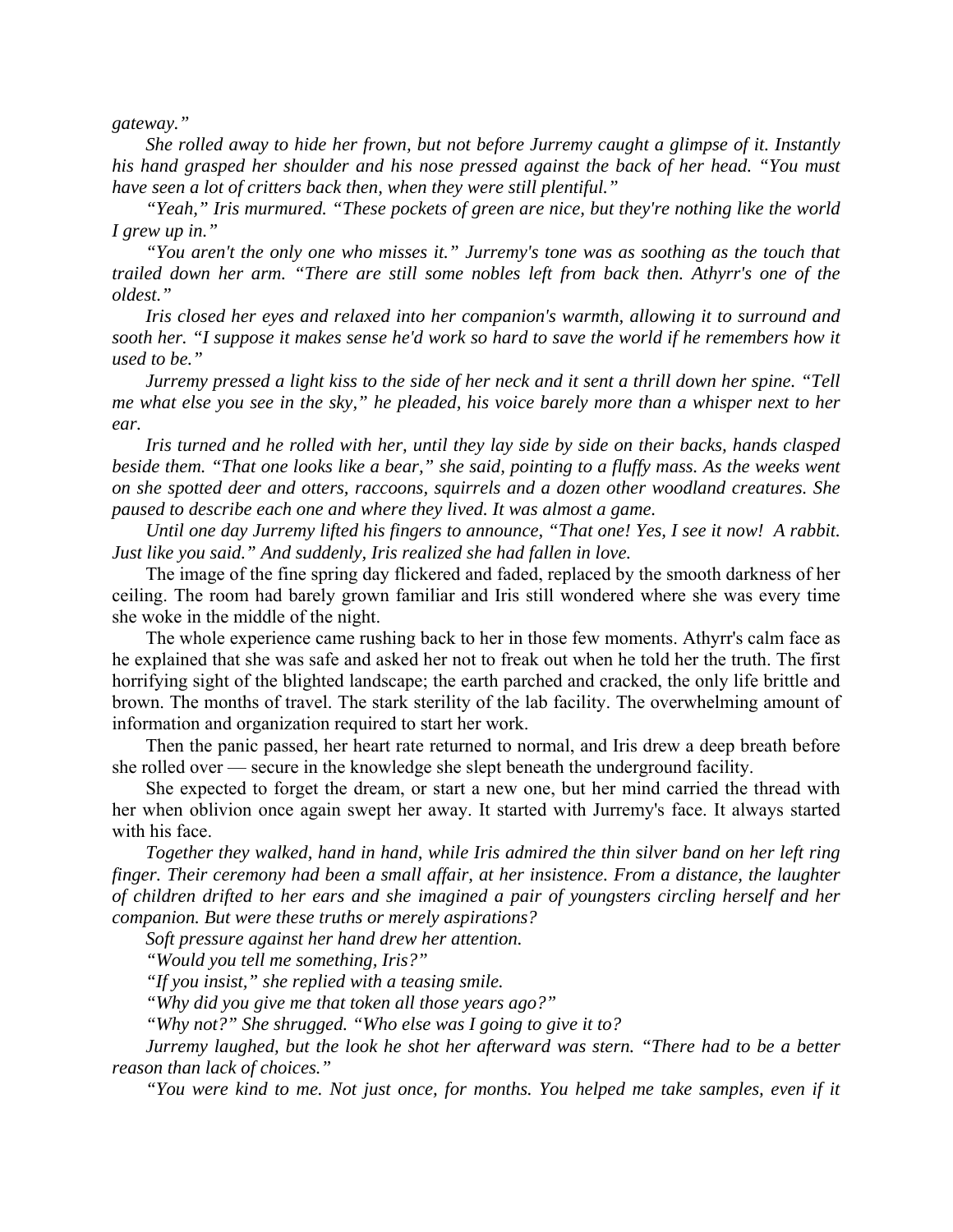*made no sense to you what I was doing. And you told me about the world. Not the sterile narrative Athyrr wanted me to hear, but the truth as you saw it. That helped me a lot, you know."* 

*"Really? I thought I was just some eager young lad chatting your ear off. I kept waiting for you to send me away."* 

*Iris chuckled. "You have no idea how much I needed that distraction. I was in a strange place. I had no idea what was going on. Some days, I didn't even know what was real. But you always had something to say, something to keep me anchored in the moment. And if I'm honest, I may have already liked you the day I decided to bring you with me."* 

*"Honestly?" Jurremy asked with a grin.* 

*"I decided to put that token into a lottery, or give one of the most desperate in the lot relief. But I couldn't bear the thought of you spending another two years on that trek before you got a chance to see green. You deserved it, my love. Honestly, you did."* 

*"I'm not sure I'd go as far as deserve. But I'm grateful and I'll never question that." He leaned down to kiss her and Iris lifted onto her tiptoes to speed the meeting of their lips.*

The gentle pressure faded as darkness once again consumed her vision, broken only by the dim glow of her clock incessantly insisting it was time for her to rise. Living without the sun took some getting used to. Iris probably would have slept all day if the facility's alarms didn't keep her on schedule.

She felt like she had barely slept at all. Dragging herself the few feet from her bed to her private bathroom was more difficult than it should have been. Her legs were heavy, her eyes were crusty, and her head was swimming. She stared at herself in the mirror, at the wild twists of her auburn hair and the bloodshot streaks in her green eyes.

She passed out every evening, exhausted by her work in the lab, and rose every morning feeling as though five minutes had passed. But the clock measured exactly eight hours before it roused her. How could she not be getting enough sleep?

It couldn't be the dreams. She had to be asleep to dream, though she dimly remembered that REM occurred early in the sleep cycle, prior to the restful slumber she sought. Getting stuck there could be causing her fatigue.

But it didn't explain why she had dreamed the same thing every night for the past three days.

\* \* \*

The lab already buzzed with activity by the time Iris arrived. By now she had most of her helpers trained to handle samples and prepare slides. But in order to prepare solutions and run tests, they needed to wait for her.

She was somewhat surprised her days didn't blur into each other. Maybe it was the data that kept it all organized. She remembered running a particular test on Tuesday so that she could follow up on Friday. She remembered promising results on Thursday and disappointing setbacks from Monday. Aside from wishing she had peers to share the small triumphs and discuss the various challenges with, work proceeded much as she imagined it would in any other biology lab.

Except the entire world depended on her ability to produce results.

She had just finished labeling the first set of test vials when the door hissed open to announce a new arrival. Athyrr met her eyes from across the crowded room and scuttled quickly to her side, perhaps hoping to avoid other conversations.

"How's it going?" he asked when he reached her, leaning close to the counter to keep his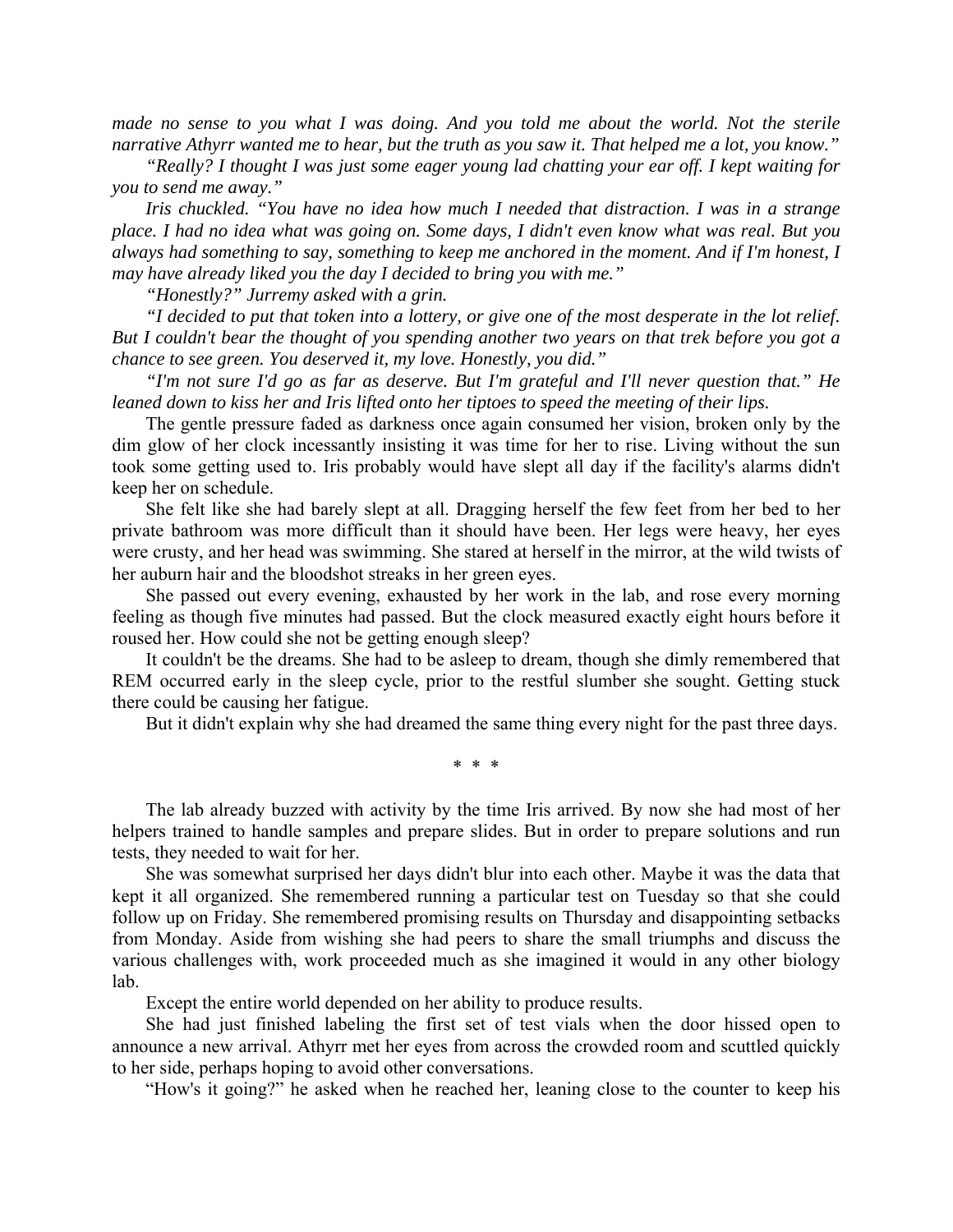voice quiet.

"As well as can be expected, I think," Iris replied as she removed her gloves and tossed them into the biohazard waste bin. "I'm afraid I don't have many results for you yet. It could take years to get the kind of results you're hoping for and that was back when a whole team of scientists worked on these kinds of projects."

"But you feel confident?" Athyrr pressed, an unusually anxious look on his face. Had his peers sent him to get answers? Were they likely to skin him if he returned empty-handed?

"The work doesn't leave me much time to worry," Iris admitted. "But I haven't gotten to the dirty work just yet. I'm still trying to determine what this virus does and does not do."

"What it doesn't do?" Athyrr sounded confused.

"Yes. If we want to know exactly what effect our test solutions have on the virus, we first need a better idea of exactly how it works. And while it does seem to attack human DNA, none of our plant samples have responded."

"If you're using plants from this side of the barrier, I'm not sure what you'd expect," Athyrr protested. "They've all developed an immunity."

"Of course, which is why I used them as my control sample. But the plant DNA I collected from the wastes hasn't shown any results either."

"Hasn't the virus already worked its ravages on them?"

"That was my assumption too." Iris reached for her notebook and flipped to the hastily scribbled chart where she tracked her results. "But most of my work has been with the sample seeds you took out of frozen storage. These are plants that predate the original infection. They can't all have developed an immunity. Some of these species are practically extinct beyond the barrier."

Athyrr's brows furrowed as he scanned her messy handwriting. Iris feared he couldn't read it but, after a while, he shook his head and handed the book back. "If these were physics equations, I'd be right with you. But I'm afraid biology isn't my area of expertise, Iris. What are you trying to say?"

"That while your plague probably is related to the gene therapy you developed, it probably isn't the only problem you've been battling for the last several centuries. I'm hopeful I can develop a serum that will treat the sickness. Perhaps one day we can even develop an inoculation against it. But it isn't going to save the faltering flora."

Athyrr cleared his throat and glanced over his shoulder, perhaps worried they had been overheard. "If you can save humanity but not the planet, how will we feed the survivors? If you think the lotteries are bad now-"

"You don't have to tell me, Athyrr," Iris hissed. "I'm well aware of the consequences. But as far as I can tell, the plant problem is environmental. It might not even be related to the plague."

Athyrr heaved a sigh. "Perhaps we will have to rely on time travel after all. If you perfect your cure and take it back with you, you could prevent the original outbreak-"

The hiss of the door interrupted. Both Iris and Athyrr glanced across the room to note the entrance of several lab techs. Jurremy stood at the front of the group and Iris couldn't help but flash him a smile. He waved and hurried to her side, a case of test vials clanging lightly beside him as he walked.

 "Got a delivery especially for you, Miss Iris. These are the ones you sent to the UV lab two weeks back. I remembered you saying they were time-sensitive."

"Well thank you, Jurremy. I was just thinking I'd better check on those and this saves me a trip." If her smile was a bit more familiar than she intended, and if her hand lingered against his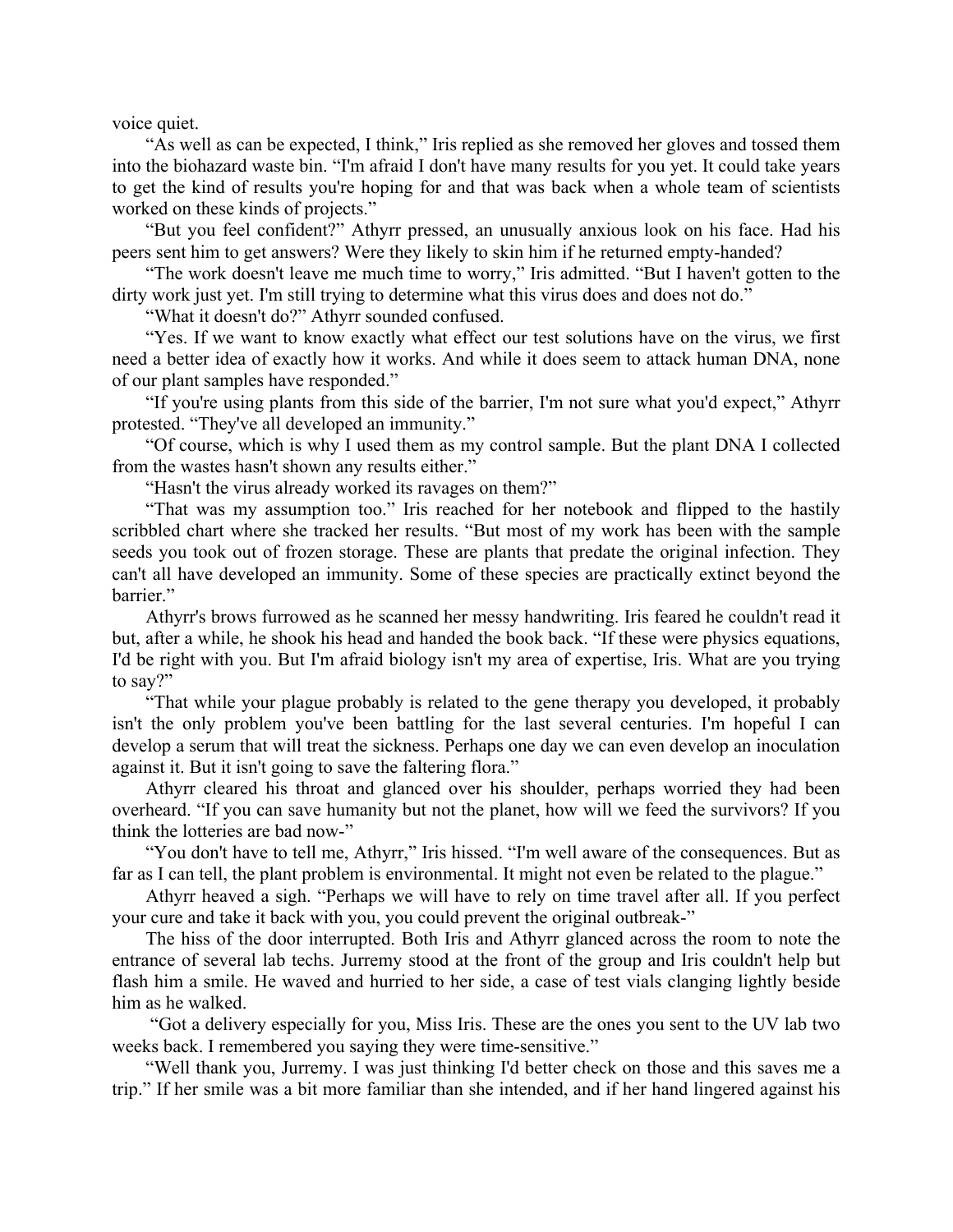for an extra moment as she accepted the case, could she really be blamed? After the dreams, it was hard not to notice the strong line of his jaw and the light of kindness in his eyes. She felt like she knew him intimately, even if her memories were just conjured fantasies.

Ignoring Athyrr's frown, Iris smiled. "I had a minor favor I wanted ask-" The statement became a scream as a loud bang echoed through the small space. The case of samples hit the floor, shattering its tubes in a spray of glass shards and liquid. Red blossomed across Jurremy's chest. His mouth opened as he fell, gurgling, to the floor beside the ruined case.

A second shot rang out. Chaos engulfed the tumble and clatter of the second victim's fall as lab technicians dove from their chairs to cower beneath tables. Those behind the gun bearer darted through the door into the safety of the hallways beyond.

Iris barely noticed the second body, splayed next to the first killing weapon. With tears blurring her vision, she fell to her knees. "*Jurremy*!" her crazed call echoed through the sudden stillness.

Some rational part of her brain knew no one could survive with a hole that size in their chest, but the clinical part of her brain commanded her to apply pressure anyway, to stem the flow of blood by any means necessary. "Don't leave me!" she sobbed, pressing her hands against the hot, sticky mass oozing from the center of Jurremy's chest.

How would her dreams come true now?

She was only dimly aware of heavy footfalls as they crossed the room, of Athyrr's stern rebuke as he knelt beside her, of hands closing over her wrists. But when the still-smoking barrel of a gun trained on Athyrr's head, it drew Iris's gaze.

The woman standing over her wasn't dressed like a lab tech. She wore black leather, similar to the protective clothing worn by caravan crews. Her face was weathered, her lips drawn in a grim line. But aside from that, she was a match for the image Iris glimpsed in the bathroom mirror that morning. Her hair was sun-bleached, but bore the same wild tangle. Her eyes were bloodshot and somewhat crazed.

One gloved finger slithered over the gun's trigger.

"I can't tell you how refreshing it is to finally wipe that self-assured expression off your face, Athyrr," she spat. "Glad I finally got your attention."

Careful to hide the way his limbs shook, Athyrr raised both his hands, palms turned outward to show they were empty. "Where the hell did you get that? We haven't allowed the use of guns since-"

"I brought it through the portal with me," the stranger replied, a wicked grin splitting her face. "Do you like it? It looks like an antique but it's actually new. You'll start manufacturing them again in a couple decades. Hungry populations are oh so fond of guns. You might ask where your friend over there got his, though." She glanced over her shoulder and Iris followed her gaze.

The gun beside the dead man was smaller, a battered, clunky device that fired high-caliber rounds. But it was difficult to focus on the weapon with the corpse's face twisted in horror, its unseeing eyes wide, its lips parted in a silent scream.

Athyrr clenched his teeth so hard, Iris heard them grinding against each other. "If you know anything about the time travel device, then you should know how destabilizing it is to bring inorganic material across the barrier-"

"Oh, I stopped caring about that several cycles ago. Probably around the time my husband disappeared." If looks could kill, the acid glare she leveled at Athyrr would have melted him.

"Who the hell are you?" Iris demanded around the lump in her throat. Jurremy's sightless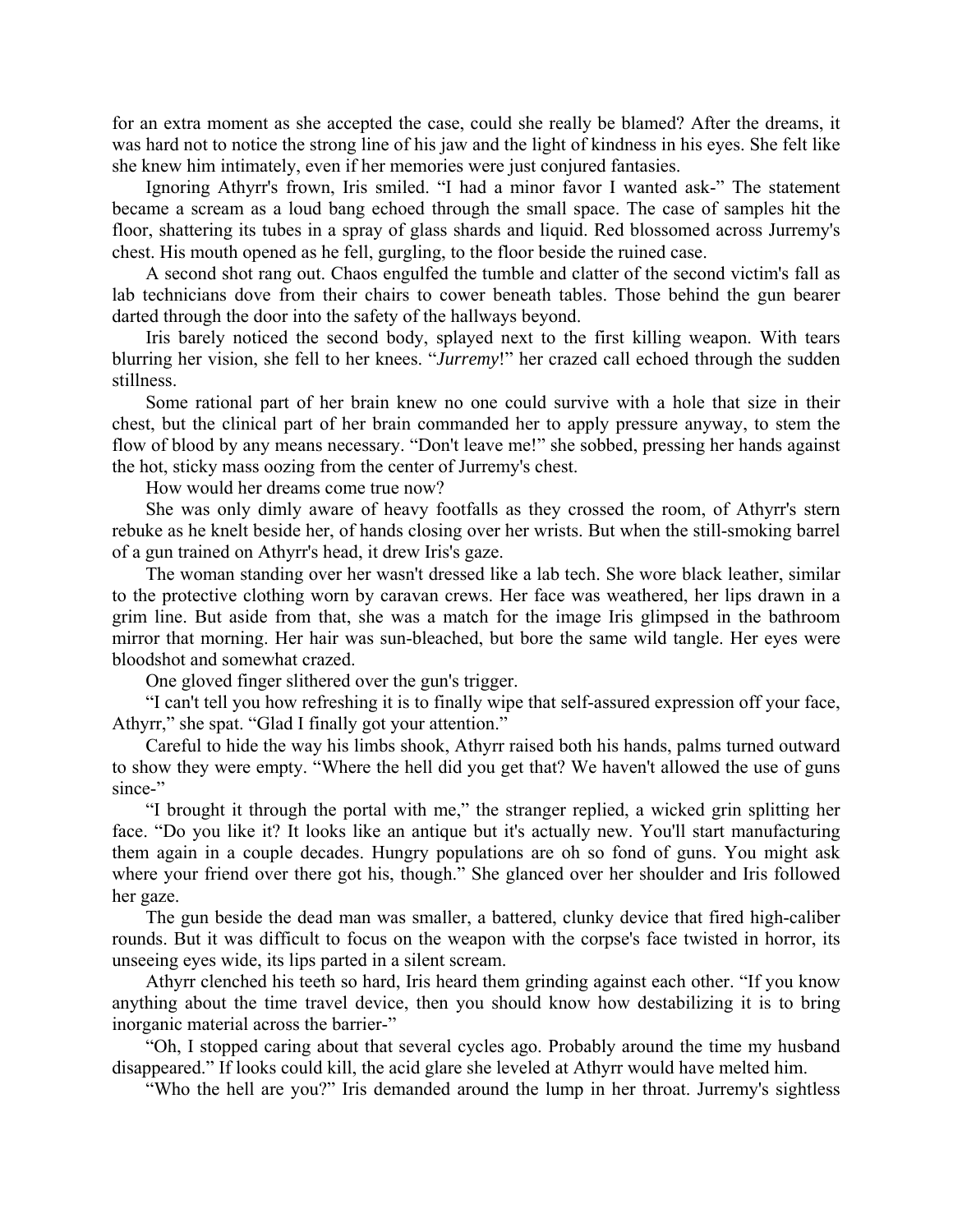eyes stared at her while his blood dribbled between her fingers. She was keenly aware of the lack of movement beneath her hands.

"Don't you recognize me?" The stranger tossed her long, auburn hair over one shoulder before brushing it out of her face with her free hand. "I may be a little older. I'm certainly a lot wiser. But I'm still you, sweetheart. Still the same old Iris."

"You've lost your mind," Iris snarled, rejecting all logical evidence the woman spoke truth.

"Time travel will do that to you," the stranger replied. "Our dear friend Athyrr didn't warn us about the side effects, did he?"

"There shouldn't be any side effects if you only go through once," Athyrr snarled, his fingers curling as though resisting the urge to make fists. "Nothing that lasts long-term."

"But I had to keep going through," the stranger insisted, a wild light glowing in her eyes. "Once I determine to do something, I see it through to the end. Maybe you haven't learned that about me yet. Maybe it comes as a surprise to you."

"Not really," Athyrr's tone was dry.

"Why are you here?" Iris demanded, unable to bear the useless banter any longer. She didn't care if the woman shot her. Could she even take the risk? If this woman was her, wouldn't killing Iris erase her from history? *Welcome to the beginning of your very own paradox.* "Did our efforts to cure the plague fail? Did you come back to try again?"

The alternate Iris snorted. "I solved that problem my first go-around. I haven't bothered with it since. But then, I haven't come this far back in a long time. Though it doesn't seem to have helped."

"How many times have you been through the gateway?" Athyrr demanded, alarmed.

"Enough to lose count. But don't look at me like that, Athyrr, like you're concerned about your little science project. You should have thought about that before you took Jurremy away from me!"

## *Jurremy.*

The name echoed through Iris's head, growing louder and louder until she unleashed an agonized wail. "You *killed* him! How could you possibly blame Athyrr?"

"*He* killed Jurremy," Iris's double snarled, pointing at the dead man across the room. "Probably at Athyrr's request. He started this mess when he pulled us away from our normal life to fix his mistakes. But I could have forgiven him for that. Did, once upon a time. It was Jurremy's disappearance I couldn't abide. This shithole future just isn't worth living without him."

The dreams flooded back to her, flitting rapidly through her brain, events all out of order. Had they been memories after all? Memories she hadn't made yet?

"At first, I thought I could hop backwards a little bit, go back to the day before he disappeared and keep track of him," the alternate Iris explained, her voice strained. "But the world into which I emerged was entirely different. Jurremy didn't know me and the disease hadn't been cured.

"So I hurried back to the portal, thinking I set the wrong date. I jumped back to our wedding day, the strongest day in my memory. I thought I got it all back, but I must have carried a mutation of the disease through the portal with me. Jurremy caught it and died within a week."

Iris's heart pounded so hard it filled her ears and drove the air from her lungs. How could this be possible? Athyrr said it would take years to recover enough of the power source to open the time portal again. But if her dreams were memories, by the time she married Jurremy, there should be enough power crystals to open the portal again. And if this other Iris always arrived in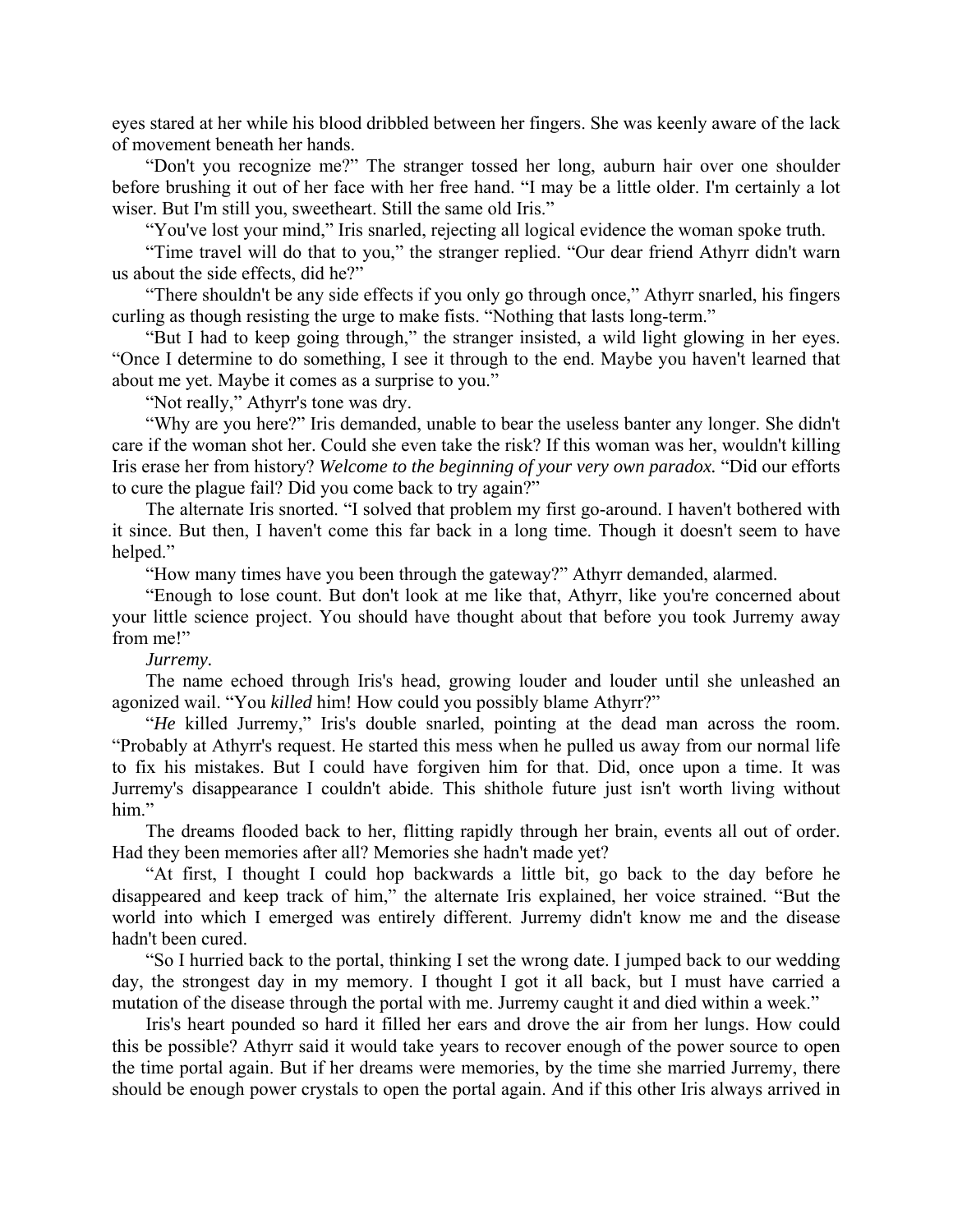a time before she used them, the power source would be readily available.

"What does any of this have to do with me?" Athyrr demanded. "I may have safeguarded my device against tampering — and who could blame me — but I don't have the power to change time while you're moving through the ether."

The other Iris folded her lips as though she were trying to keep from spitting in his face. Her hatred and disgust were obvious, but she swallowed them in order to speak. "I spent years trying to trace the differences in that second timeline, so that when I jumped again I could set it right. I went all the way back to the beginning, brought myself through the portal just before Athyrr opened his. I tried it several times, but my foreknowledge always tainted the timeline.

"So I started watching. The pain and suffering might be worthwhile if I could save Jurremy for a younger, less tormented version of myself. I came through shortly after you did — well, she wasn't you. But she wasn't me either. Time travel makes my head hurt." She shook her head, as if to clear it.

"Where was I? Oh yes… I knew when Jurremy was going to disappear, so I trailed him. You'll never believe what I saw; it was Athyrr. He asked Jurremy to meet him in the middle of the night and shot him the moment he showed up. Then he told his lackeys to make him vanish, to make sure no one ever found out.

"And you want to know the sickest part of all, Iris? He comforted you — her — us. He laid his arms around your shoulders and whispered soft reassurances after he shot your husband. That's what he's going to do — what he was going to do — if I hadn't stopped him. But I came too late. Somehow, I always come too late.

"I've followed alternate versions of myself through a dozen or more timelines," she went on, ignoring Athyrr's horrified gasp. "It happens at different times, but it always happens. Athyrr kills Jurremy. So I decided to confront him. And you know what he said? That the plague mutated. That Jurremy caught it. That he had to control the spread. *Weak blood*, I believe those were his exact words."

Iris's stomach dropped. Hadn't he made the exact same claim the day Iris admitted to giving Jurremy her token? Had she set this whole sorry drama in motion the day she chose to bring him over the barrier?

"So what is this?" Iris demanded, waving her blood-stained hands in her double's direction. "Some kind of demented revenge?"

"It's my solution to the problem," the alternate Iris said, her tone prim.

"Curse you," Athyrr spat.

"Your solution?" Iris cried. "Stop speaking in riddles and explain to me what the fuck is going on!"

"You already know the answer," Athyrr said, surprisingly calm given the circumstances.

And all at once, Iris put the pieces together. "The plants," she murmured. "The environmental trigger."

Athyrr closed his eyes as he nodded confirmation. "A time portal or two in one localized time period can slip through the fabric of the universe unnoticed. But a dozen or more? The effects could be catastrophic!"

The alternate Iris snorted. "That's right, Athyrr. Unfortunately, your machine doesn't come with a disclaimer. Physics and quantum mechanics are hardly my areas of expertise. I didn't realize what I had done until it was too late. By the time I linked the worsening of the blight to my jumps, I couldn't untangle the timeline. I'm in too many places to find a singular choke point. I had to improvise."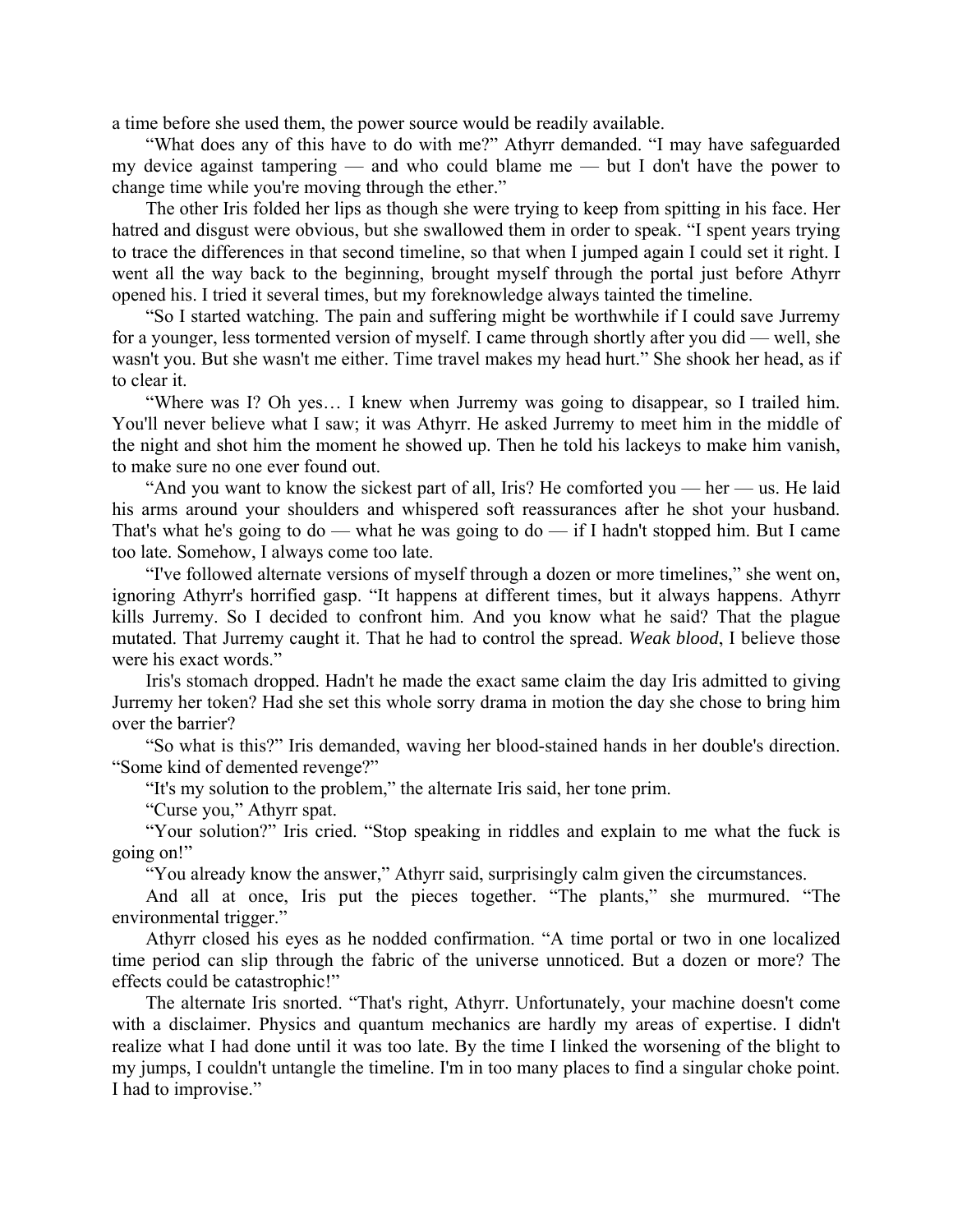"Why didn't you just say something?" Iris insisted. "Between the three of us, I'm sure we could have found a solution."

"Why would I want to work with Athyrr after what he did? I'm sure he already plans to do it again. Besides, it was never our problem to solve."

"So you're going to shoot me?" Athyrr mocked. "What the hell good is that going to do?"

"I didn't come here to murder you," Iris's double replied, though she didn't lower her gun. "I know your story about how long it takes to regenerate a power source for the time device is a load of crap. And I suspect that many of the other things you told me about this place were lies. You knew how dangerous the time gateway was, so you concocted a story to keep people from using it outside of emergencies."

"Because finding your husband was clearly more important than saving the human race," Athyrr retorted, his tone more biting than Iris had ever heard.

The alternate Iris clicked her tongue. "Don't blame me for this paradox, Athyrr. I'm reasonably certain it didn't originate with me. Do you know how to solve the problem of a paradox loop? Because I do."

"Oh?" Athyrr's voice dripped disdain. "And how's that?"

"Are you taking notes?" the alternate version of Iris asked as the barrel of her gun shifted between Athyrr and Iris. The dark metal held a cold, sinister gleam beneath the hard, fluorescent lighting.

Iris's heart lodged in her throat as she started to her feet. If this older version of herself had lost her mind, how could she get it back? Would any action she took now have an immediate effect on her counterpart? Was time a looping line or a series of alternate realities? She remembered reading the question somewhere but couldn't remember the answer.

Iris never got a chance to protest. The sound of the gunshot slammed into her ears at the same moment she opened her mouth to speak. By the time pain tore like lightning through her chest, breath had already fled her body.

"Clean up your mess," her twin commanded, tossing Athyrr the gun. "You know what you have to do." She seemed like little more than a dim outline now, but Iris couldn't tell if the crazy woman was fading, or if it was the last trick of a dying mind.

Darkness claimed her vision before she hit the floor, mindless, cold and deep.

\* \* \*

Iris stood at the crest of the ridge, her face turned upward, her eyes closed against the sun's glare as she drew a deep breath. The salty scent of the sea drifted on the breeze as it rustled the trees, shaking several leaves free of their branches. In a month, the leaves would shed their green for autumn, painting the entire area with fire. She wished she could see it.

Opening her eyes, Iris spun in a tight circle, taking it all in, burning the image into her memory. It would be a long time before she saw it again.

"I can't believe Mom is selling the house."

Three feet down the hill, her brother lifted a hand to his chest and barked a laugh. "I'm sure she'll miss the view as much as you. But it doesn't erase Father's memory."

Iris's lips formed a momentary pout. She should have been past such childish gestures, but she couldn't help herself. One summer was all it took to fall in love with this place and she had been hoping to return when classes let out. She would certainly need a chance to relax, given the heft of her chosen course load.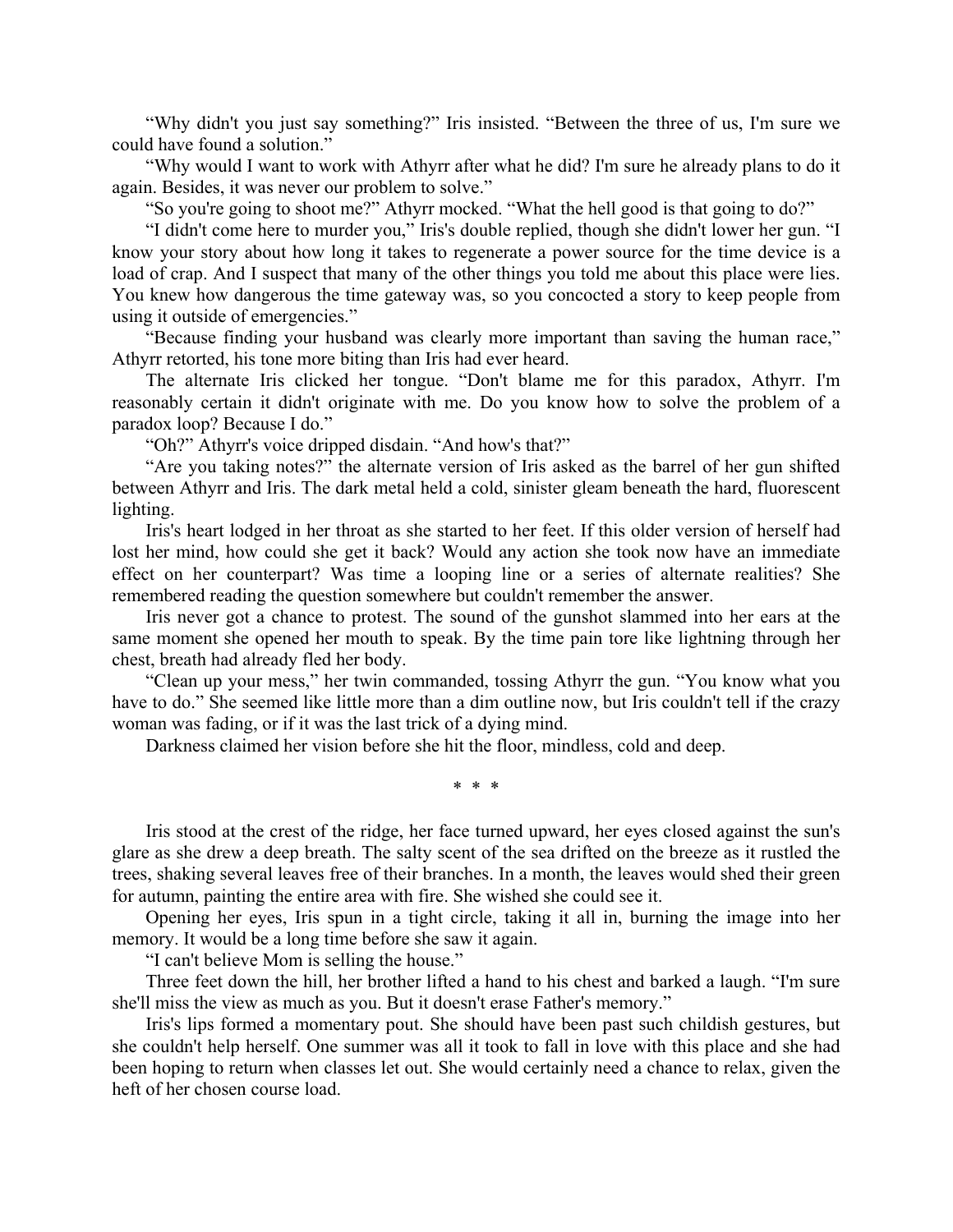Then again, she was only nineteen, moving in and out of her parent's domain on whim, enjoying the best features while flitting between social engagements. How different it must be to be married, to share a space with another person, and suddenly face filling it on your own.

"Besides, it isn't as if you're going to be in the new house every day." William smirked as he flopped into a patch of springy grass at the top of the hill. The action shook his hair across his forehead and he raked his fingers through the dark, stubby locks to set them on end again. "You just had to choose a university half the world away, didn't you?"

With a smirk of her own, Iris lifted her chin and folded her legs beneath her, gracefully dropping to the ground beside her brother. "What, are you worried I'm not going to write? Don't worry, I'll still have plenty of time to help you with the usual. After all, what are big sisters for?"

"Mostly making fun of me at social events, from what I can tell."

Iris's arm shot out, her fingers snapping across the flesh of William's shoulder before he could duck out of the way. "And helping finish your math homework. Not to mention relationship and career advice."

"Wouldn't you need to have a relationship first?" William teased, though they both descended into laughter at the same moment.

"Fine, you'll just have to become the relationship expert and I'll come to you for advice." Iris brushed stray grass from her jeans before settling her hands behind her. She leaned back and peered up at the sky. "I'll take that as repayment for all the scientific knowledge I'm going to fill your head with after my studies resume."

Though William was three years Iris's junior, they had always shared an insatiable thirst for knowledge. She wouldn't be surprised if he caught up to her someday, or surpassed her. It was a good thing they weren't particularly competitive, though their age difference hadn't prevented them from being close.

The wind picked up, whipping Iris's hair in front of her face. She dug into a pocket, withdrew a small elastic band, and used it to bind her hair in a loose bun atop her head. "Odd," she murmured, glancing over the edge of the ridge. The sea was calm, and there was no sign of storm clouds.

"What's that?" William exclaimed, pointing over Iris's left shoulder.

She spun, pushing herself to her feet, half-expecting to see some woodland creature darting across the clearing. Instead she saw a tiny flicker of light, like a distant lightning strike, except it hovered over an empty patch of grass.

As she watched, the illumination spread, a second tendril of light striking toward the sky and a third to the side.

Iris leapt to her feet and stumbled backwards, almost tripping over her brother as he, too, retreated from the strange phenomenon.

William's fingers closed around her arm, drawing her farther back as the light flickered blue and green and white, growing larger with each passing second.

Iris shifted, drawing her arm free of her brother's grip so she could wrap it around his shoulders and pull him close. Suddenly they were clinging to each other, two frightened children who had just seen a monster beneath one of their beds.

"Could it be ball lightning?" Iris asked, trying to assert rational control over the panicked portion of her brain.

"Can that happen outside a thunderstorm?" William yelled to be heard above the crackle and pop of the lightning ball. The rush of wind and a sound like thunder added to the cacophony.

*Not ball lightning*, Iris's mind screamed as the leading edge of the light began to swirl,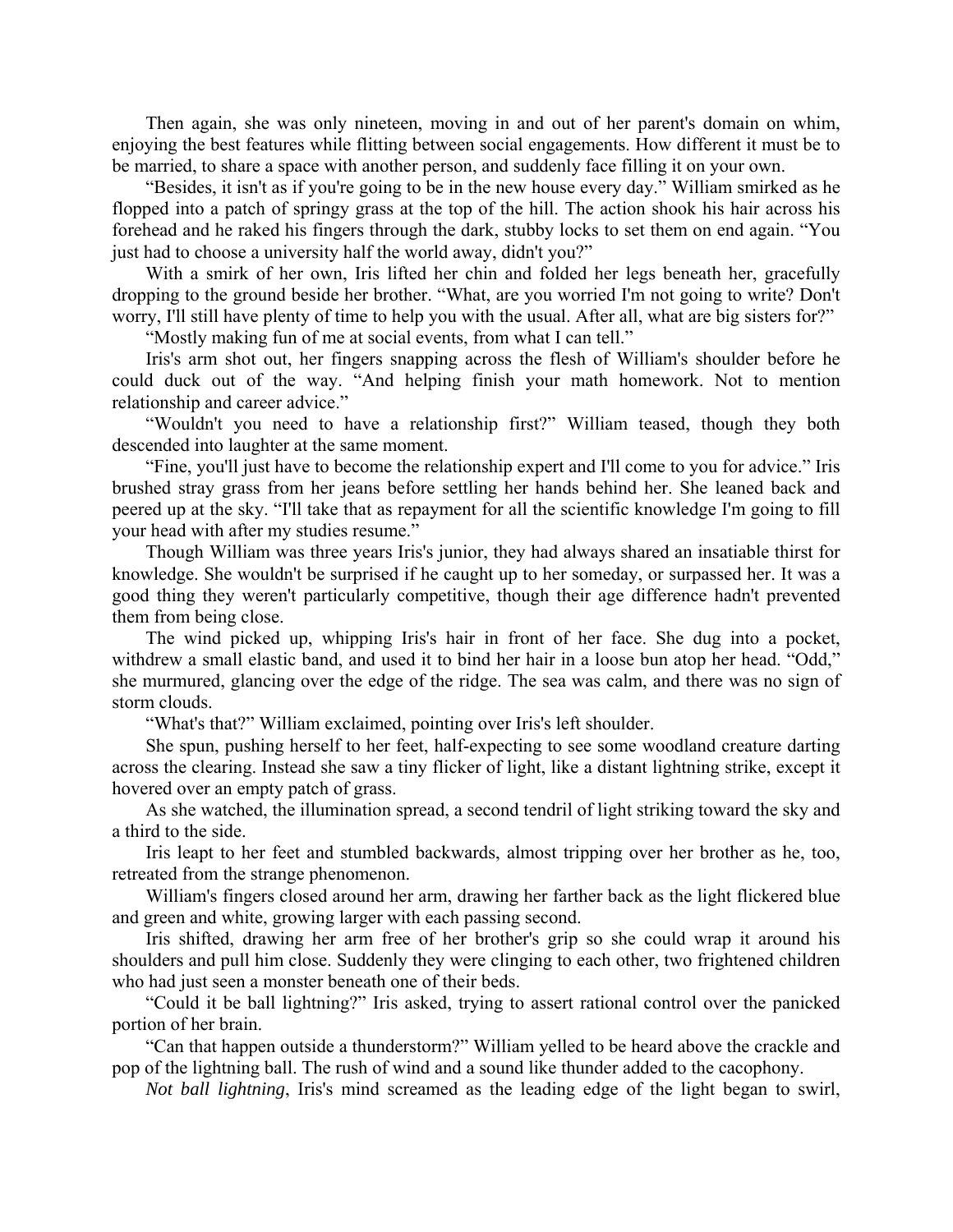forming an oval in the air above the hill.

"Run!" she cried. Turning, she grabbed a fist full of her brother's shirt, dragging him down the slope as the oval storm grew larger. From the corner of her eyes it resembled the top-down view of a hurricane, though she couldn't discern what lay within the blur of the storm's eye. Could it be a man? Or was she reaching for shapes in a formless mass?

The sound that issued from the center of the storm was unmistakable. *Thunder*, Iris's brain insisted even as her brother's shirt tore free of her grip. She fumbled to catch him as she turned, but her hand closed on empty air. Her brother crumpled to the ground.

The storm disappeared more quickly than it formed, folding in on itself until only a hint of a swirl remained. Then that, too, flickered and faded.

Iris barely noticed, her eyes riveted on the red blossoming across her brother's chest.

"William!" She screamed as she dove to his side, pressing her hands against the hole, ignoring the sticky sensation of blood oozing between her fingers. The sound lasted until she needed to breathe, ending in a choked sob. She was alone up here; what was she supposed to do?

"William Arthur Blake, don't you dare leave me!" she cried, shaking his shoulders with one hand while the other tried to bridge the gap in his flesh.

But by the time someone responded to her screams, by the time they lifted his frail body into the back of an ambulance, the life had long since gone out of his eyes.

\* \* \*

The waiting room was green. Not a bright shade of forest green, or a rich shade of emerald, but the dull, puke-green often associated with medical scrubs. Whoever chose it must have hated this place. Iris shifted her eyes from the walls to the floor, which consisted of faded, dull-grey tiles meant to emulate the appearance of marble. She needed something to keep her mind off the murmuring silhouettes of scientists and administrators on the other side of the conference room window.

She had been in a dozen waiting rooms over the past three months. Some had been drab, some had been cheerful, and Iris had marked the characteristics of each simply to keep her mind occupied. All the top-rated universities expressed interest in her research. But all of them were equally skeptical. They had to be careful with a topic like this, couldn't have the wrath of the public eye fall square on their shoulders.

It's what they would be murmuring about. Determining their final questions, deciding how severe they wanted to seem. Iris's fingers twitched, eager for something to do, but she kept still. She needed to look the picture of poise.

The door clicked as it opened and one of the committee members stepped into the hall. "We're ready for you, Ms. Blake," she said and motioned toward the door.

Iris rose from her uncomfortable plastic chair, smoothed the unwrinkled surface of her suit jacket, and lifted her shoulder bag. She navigated the hallway at a measured pace, careful not to seem too eager.

The committee consisted of a dozen stone-faced participants, their lips drawn in various expressions of disapproval or disinterest. Iris nodded to them as she entered, each movement carefully calculated to create the ideal impression. She set her bag at the head of the table and settled into her seat. She straightened her back but rested her arms on the table, the fingers of both hands intertwined so that she looked both professional and relaxed.

A quick survey of the dour faces revealed little. This meeting was bound to go much like the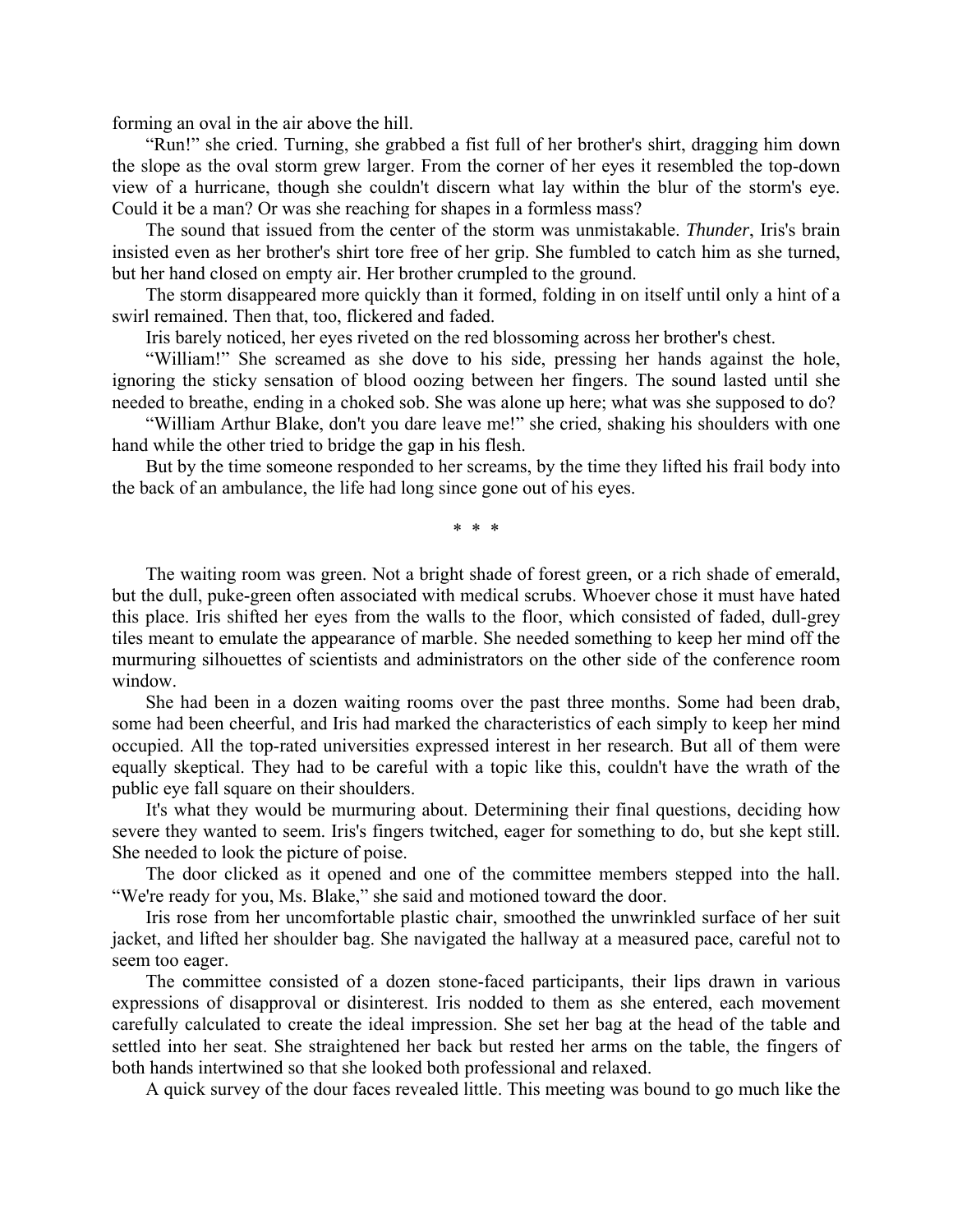others; they would discuss the merits of her research, then she would have to defend her ambitions in a way that warranted the money she hoped the university would devote to them. Afterward, these faces would blur into her memories of this endless parade of monotony. Sooner or later, someone would take the risk. Then everyone on the fence would regret their inaction.

"Thank you for joining us today, Ms. Blake," the man at the far end of the table said after the usual pause to let her sweat, officially calling the meeting to order. A pair of half-rim glasses perched on the end of his long, pointed nose, making him look severe. "We have reviewed the information you presented and, I must say, we find it fascinating."

"Thank you, sir. If you require any clarification, I would be delighted to expound upon the details."

"Actually, we're curious about your interest in the topic." A woman on the left side of the table jabbed a finger at the outline sitting in front of her. "The effect of time on quantum mechanics is a far cry from your original majors of medicine and biology."

Iris offered the woman a thin smile. "Though I originally applied to university to study those fields, I switched before I started classes. I assure you, I have always been dedicated to this field."

"But you must admit," rasped a man on the far right side of the table, "time travel seems a bit science-fiction, doesn't it?" A few light chuckles accompanied the question.

Iris didn't smile. She unfolded her hands and reached for her bag. From it, she pulled a small, sealed plastic bag which bore a large red and yellow label. Silently, she slid it into the center of the table so that every member of the committee could get a good look.

"Seven years ago, doctors pulled this bullet from the chest of William Arthur Blake-"

"Your brother, wasn't he?" a woman sitting only three chairs away interrupted.

"My younger brother," Iris confirmed. The admission summoned extra tension into the room. This point was always of particular concern to university committees. Iris ignored it. "As you can see from the markings, the bullet's caliber was unidentified at the time it was retrieved. It has since been re-classified." She pulled a notecard from her bag and set it beside the bullet. It depicted the same caliber bullet before it was fired and listed the guns which made use of it.

"These were designed three years ago." She tapped the note card. "And as you can see from the updated notes, the match is a hundred percent accurate. There's no question one of these guns fired the bullet that killed my brother."

Silence. She had their attention. Iris cleared her throat and continued. "It's only been within the last year that these guns have seen common use. So I wonder; how did someone use one to shoot my brother four years before the design was complete?"

"Your theory fails to consider development time," announced a man who wore a smug little grin, as if he had single-handedly solved the entire mystery.

"Development and testing would be a valid explanation," Iris agreed, unperturbed, "if not for the strange circumstances under which my brother was shot." She pulled a final object from her bag; a blurry photo of an odd circle hovering in the middle of the sky over a distant ridge.

"We have been over your testimony regarding the incident," the committee's head commented, adjusting his too-small glasses. "It hardly bears repeating."

"Indeed," Iris replied. "But I did not take this photo. There have been several eyewitness reports from the day in question, offering explanations for the strange phenomenon through which the bullet came, but none have been scientifically confirmed. My brother and I first believed we were looking at ball lightning. And when my brother fell, I believed it had exploded. Until they pulled the bullet from his chest."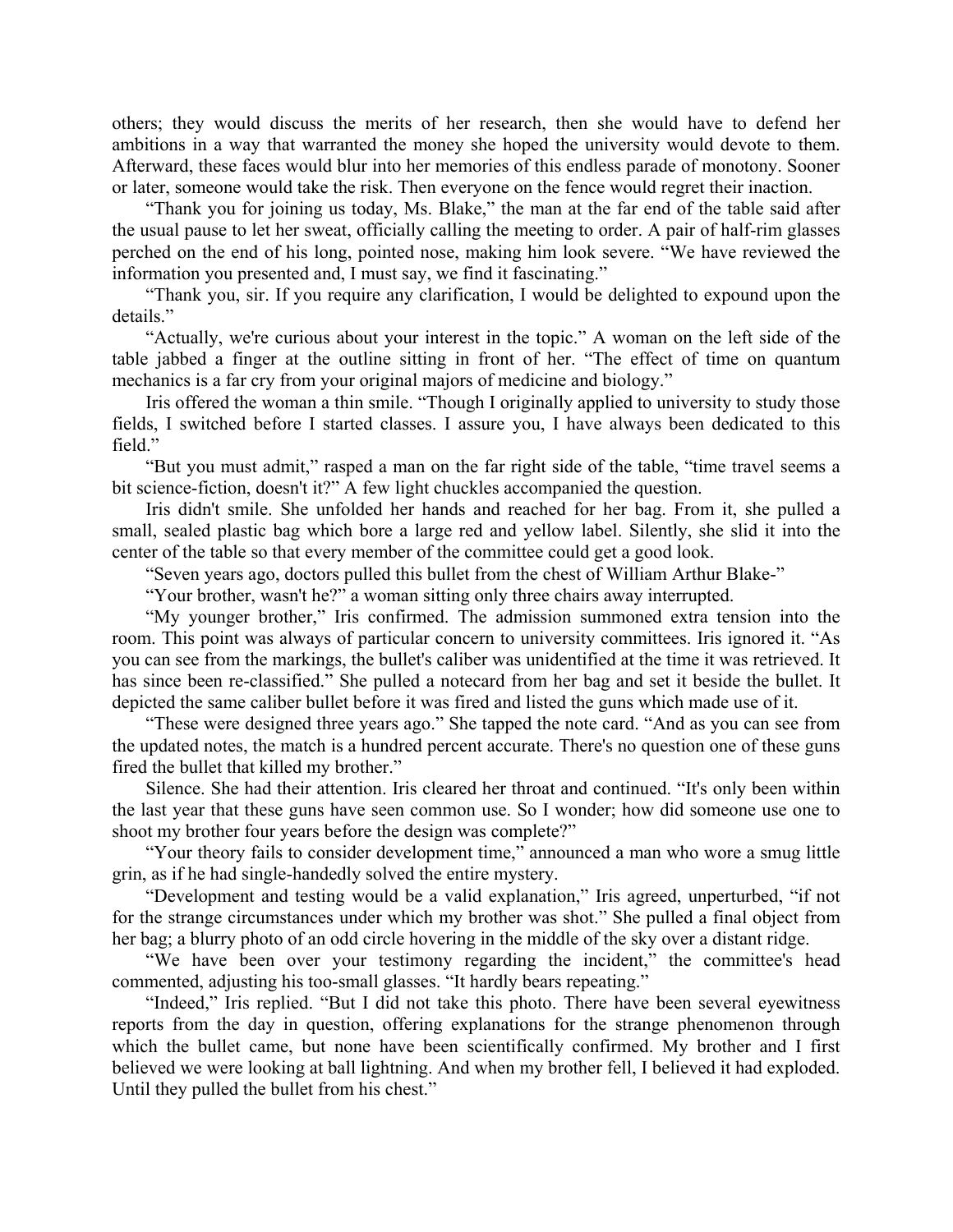An uncomfortable shuffling followed; none of them knew how to respond.

"And you believe time travel is the most likely explanation?" the head of the committee prompted when no one else spoke.

"It is a distinct possibility," Iris replied. "It fits all the parameters, though I'm still exploring other possibilities. The nature of my research is urgent enough that I was able to get this evidence released into my care until the scientific community is satisfied with my conclusions." She indicated the small bag holding the bullet.

"No offense to you, Ms. Blake," one of the men sitting beside her murmured, "but are you certain you're the right researcher for this task? You're a bit too close to the issue, aren't you?"

"It is a personal matter, I won't refute that." A cold smirk split Iris's lips. "I want to know who killed my brother. Anyone in my position would. But I won't allow my personal feelings to interfere with my research. I'll just as willingly prove my theories wrong, if that's what the tests show."

"One of your possible proof scenarios involves preventing the death of your brother." The chairman absently tapped a pen against the table while he spoke. "Wouldn't that be a paradox?"

"A living example," Iris agreed. "Who could ignore the existence of such an anomaly on their doorstep? But I should remind the board that I have also calculated the probability of fulfilling that scenario as impractically slim. I'm more interested in discovering the potential benefits of manipulating time's flow."

A flurry of discussion followed. It wasn't unusual, and Iris didn't pay much attention. She had nothing left in her arsenal; she simply had to wait for the committee's decision. Her thoughts turned to William. Had he lived, this was the field he would have chosen, the work he hoped to do. Could that be why the portal stole him away from her that faithful summer afternoon?

The committee chairman called the meeting back to order with the clearing of his throat, startling Iris back to the moment. "Well, I don't think it will be any trouble to tell you now that the board has already approved your grant. You've certainly managed to assuage our concerns. We'd like you to submit your team selections by the end of next month."

Warmth spread through Iris's chest as her heartbeat quickened. She had been waiting for this, for someone willing to seize her project's potential despite the risks. And if she was fortunate, she'd have a dozen more offers by the end of the week. She'd have her choice of the top scientific minds, of grant amounts and facilities. Her goal was finally within reach.

"That shouldn't be a problem," she replied with a careful smile. *I'll find you William,* she vowed silently. *Wherever… Whenever you are; we'll be together again.* Iris never doubted the inevitable outcome. Once she set her mind to accomplishing something, she saw it through to the end, no matter the cost.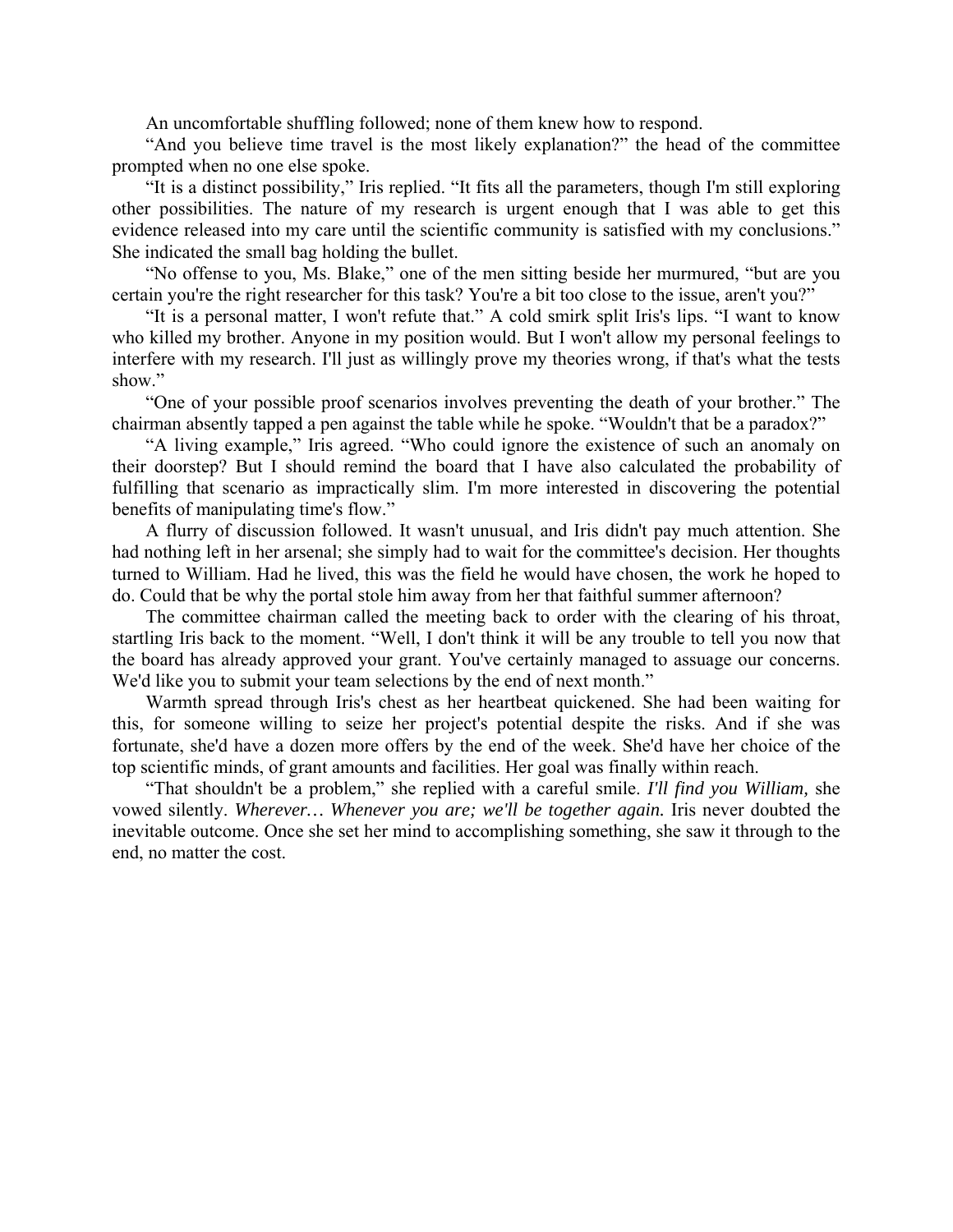## *Author's Note*

Thank you so much for reading this little story. I don't do short fiction very often, but this tale came to me in a dream, just demanding to be told and I couldn't resist. I wrote this, in part, as a thank you to my newsletter subscribers who have stuck with me through the past year. And, of course, as a thank you to everyone willing to join my newsletter and follow me for the coming year!

If you'd like to leave feedback on your favorite parts of the story, or see sneak peeks of upcoming projects, consider joining me on Facebook (facebook.com/megancutlerauthor/) or Twitter (twitter.com/Megan Cutler); I'd love to hear from you!

For more of me check out **megancutler.net** where I blog every Monday and release free short fiction every Friday.

If you liked Iris's little adventure, I encourage you to check out *Island of Lost Forevers* the tale of a mysterious island that appears out of nowhere, drawing the attention of two intrepid university professors. It has its own time and physics bending aspects. As does *Eternity's Empire* which involves its own brand of time loop (complete with a few paradoxes)!

Until next time! ~Megan Cutler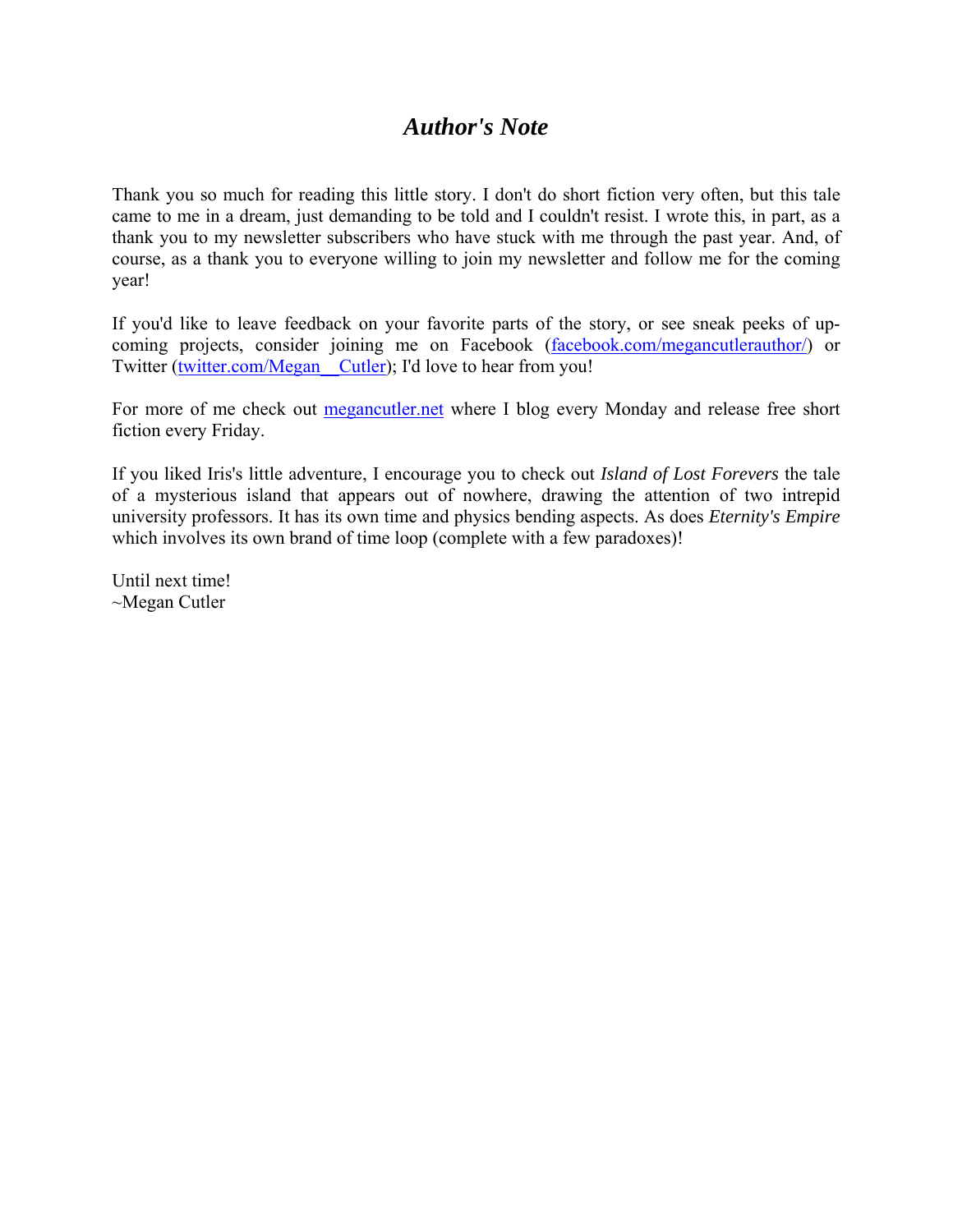Also by Megan Cutler...

## *Island of Lost Forevers*

*Book 1 of the Mystical Island Trilogy* 



**Purchase on Amazon**

Is the island paradise or does a nightmare lurk beneath the surface?

When a mysterious island appears off the coast of San Francisco, two intrepid academics risk everything to discover its secrets. Catilen Taylor has struggled all her life with the ability to sense others' emotions. Damian Cooke studies an ancient art he calls 'magic.'

The island boasts an idyllic retreat, ruled by the enigmatic Sentomoru, who invites them to share the wonders of his bathhouse. But as the travelers strive to unravel the island's secrets, Catilen senses danger stalking their steps.

Neither Catilen nor Damian know how long the island will remain on Earth. If they can't solve its riddles quickly, they may be trapped wherever it goes when it vanishes.